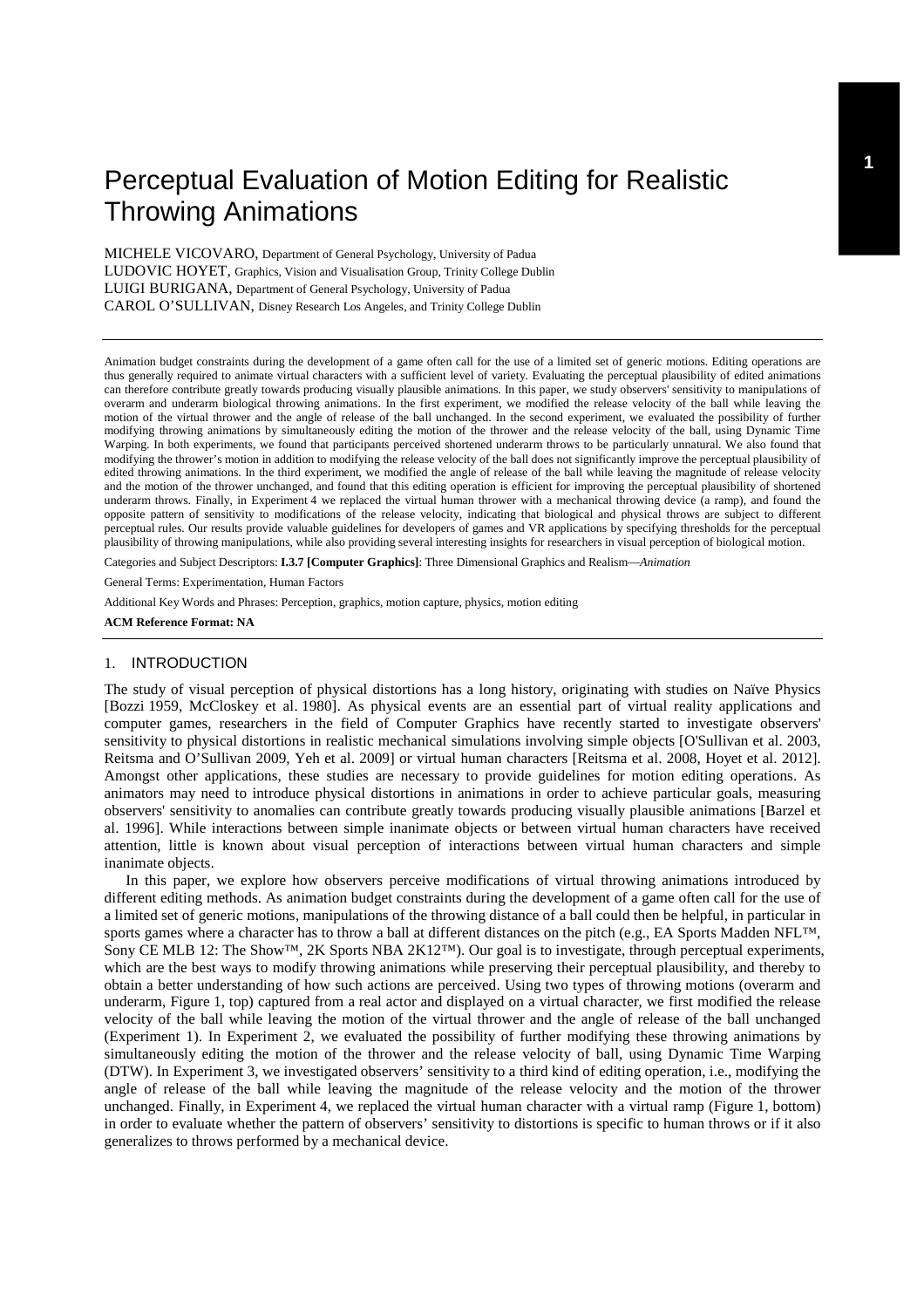

Fig. 1. Examples of biological overarm (top left) and underarm (top right) throws. Corresponding ramp models (bottom) used in the Mechanical Device experiment..

Overall, we found that observers tolerate large increases in the release velocity of the ball (Experiment 1). This suggests that animators can use this simple editing operation to lengthen the throwing distance of overarm and underarm throws to a large extent. Observers are however less tolerant to decreases in the release velocity, in particular for underarm throws. Also, modifying the preparatory motion using DTW to match the modifications of the release velocity (Experiment 2) does not improve the acceptability of edited throwing animations any more than modifying only the release velocity of the ball. In Experiment 3, we found that modifying only the angle of release of the ball is effective for improving the perceptual plausibility of shortened underarm throws. Finally, in Experiment 4 we found that replacing the virtual human character with the virtual ramp reverses the pattern of sensitivity to distortions: observers become more tolerant to decreases in the release velocity of the ball than to increases. Our results thus provide valuable guidelines for developers of games and VR applications by specifying thresholds for the perceptual plausibility of simple manipulations of throwing actions. Moreover, the results provide several interesting insights for researchers in visual perception of biological motion, which will be discussed in Section 9.

# 2. BACKGROUND

Researchers in Naïve Physics have shown that students with high school physics instruction have significant misconceptions about elementary mechanics [Clement 1982]. For instance, in paper-and-pencil tests they consistently predicted that a ball rolling inside a curved tube would follow a curved trajectory even when it exits from the tube, whereas it will instead move in a straight line [McCloskey et al. 1980]. Conversely, whereas participants failed in these abstract situations, they performed well when presented with virtual simulations of physical events [Kaiser et al. 1992].

In recent years, researchers in Computer Graphics have become interested in evaluating by how much a physically correct animation can be modified and still look perceptually plausible [Barzel et al. 1996]. Understanding whether observers are sensitive to physical distortions in mechanical events is important in order to develop plausible simulations while saving time on details that observers cannot perceive. For instance, the behaviour of a single inanimate object [Kaiser et al. 1992, Nusseck et al. 2007], and sensitivity to errors in 3D rigid body collisions between simple objects [O'Sullivan et al. 2003, Reitsma and O'Sullivan 2009] have been investigated. Motion capture has also been used to evaluate observers' sensitivity to errors in the motion of virtual human characters [Chaminade et al. 2007], or in physical interactions between virtual characters [Hoyet et al. 2012]. Similarly, Majkowska et al. [2007] studied user sensitivity to errors in aerial human motions, and found that participants were not sensitive to even significant changes in angular momentum during ballistic motion. In order to compare human and inanimate motions, Reitsma et al. [2008] evaluated observers' ability to detect errors in the ballistic motion of a virtual human character and of a virtual ball, and found greater sensitivity to variations in the coefficient of gravity when the actor was a human character.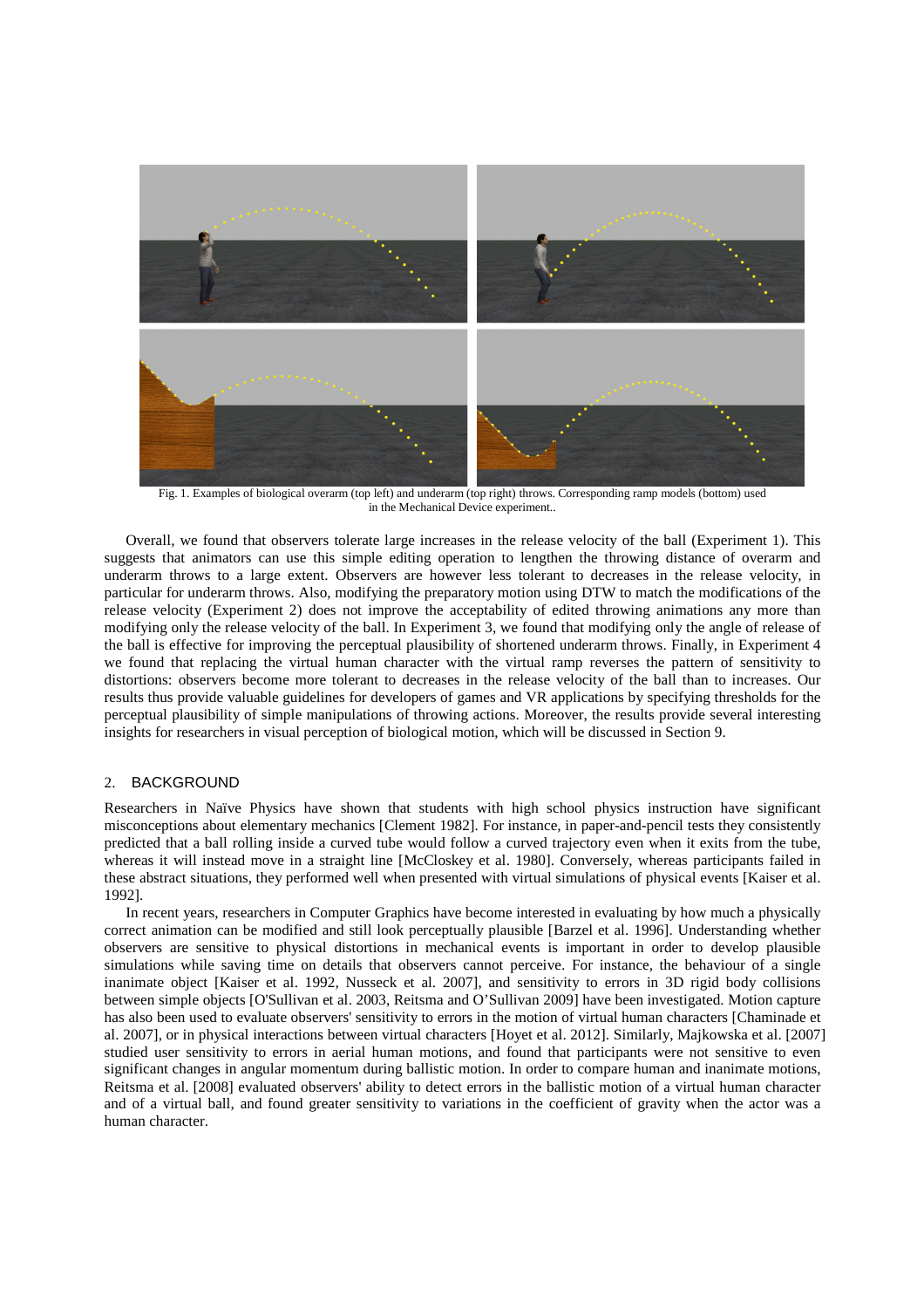Throwing actions, as discussed in this paper, are mechanical interactions between human characters and inanimate objects. A small number of studies have been concerned with the visual perception of such actions. For instance, Runeson and Frykholm [1983] displayed point-light characters throwing an unseen 2.5kg sandbag at different distances, and found that participants accurately estimated the length of the throw. Munzert et al. [2010] found that observers finely discriminated between the travelled distances of a 600g ball when only point-light displays of the arm of the thrower were shown. These results suggest that observers can use the kinematic information provided by the motion of the thrower in order to make accurate predictions of the landing position of the thrown projectile. Indeed, when the projectile is relatively heavy, the force exerted by the thrower can be perceptually inferred from the kinematics of its biological motion. However, non-kinematic cues, such as the direction of the thrower's gaze when throwing light darts towards a target, have also been found to influence observers' ability to predict the final position of the projectile [Knoblich and Flach 2001]. Hecht and Bertamini [2000] presented 2D stick characters and mannequin-like 3D characters throwing small projectiles, and found that observers were relatively insensitive to added acceleration during the first phase of the ballistic motion of the projectile. On the whole, these findings suggest that the mass of the projectile is a critical factor in determining observers' sensitivity to inconsistencies between the thrower's motion and the motion of the projectile, with sensitivity tending to increase with the mass of the projectile. Moreover, observers' sensitivity to anomalies in biological motion also depends on the visual depiction of the human character [Hodgins et al. 1998], and usually increases with its anthropomorphism [Chaminade et al. 2007]. This suggests that anomalies in throwing animations might be more easily detectable on realistic virtual human characters rather than on mannequin-like or point-light characters.

Concurrent with these perceptual studies, several researchers also focused on editing human motion to satisfy new constraints and distortions. Early works focused on editing the kinematics of the motion, such as retargeting motions to new characters [Gleicher 1998], introducing additional kinematic constraints [Gleicher 1997], changing the trajectory of a motion [Gleicher 2001] or blending between several animations [Guo and Robergé 1996, Park et al. 2004]. More recently, several researchers started to explore how to edit the dynamics of the motion using dynamic filters [Pollard and Reitsma 2001, Shin et al. 2003, Yamane and Nakamura 2003, Tak and Ko 2005] or using datadriven approaches [Komura et al. 2005, Zordan et al. 2005]. While many approaches edit the motion using spacetime optimization problems [Liu et al. 2006], different real-time solutions also exist [Shin and Oh 2006]. Moreover, most of the editing approaches require the timing of the animation to be modified, either speeding it up or slowing it down, a process known as Time Warping. It is also possible to handle non-uniform compressions or dilatations of parts of a motion by varying the speed modification over time using Dynamic Time Warping (DTW), which is commonly used in computer animation to synchronize motion sequences with different durations [Bruderlin and Williams 1995, Hsu et al. 2007].

# 3. OVERVIEW

The study presented in this paper is an extension of a previous work where we investigated observers' sensitivity to distortions in virtual throwing animations [Vicovaro et al. 2012]. In that study, participants were presented with animations of a realistic virtual human character throwing a tennis ball with either an overarm or underarm motion. In the first experiment, we used DTW to edit the biological throwing motion and modified the release velocity of the ball accordingly, thereby preserving the consistency between the motion of the thrower and that of the ball. In the second experiment, we separately modified the horizontal and vertical components of the release velocity of the ball, while leaving the motion of the thrower unchanged, which created a mismatch between the thrower's motion and the motion of the ball. In both experiments, we measured participants' sensitivity to manipulations, and consistently found that their sensitivity depended on the interaction between the sign of the manipulation (speed decrease vs. speed increase) and the type of throw (overarm vs. underarm). A non-statistical comparison between the results of the two experiments revealed that animations edited with DTW were perceptually more plausible than those edited by modifying only one component of the speed of the ball at a time. We suggested that preserving the consistency between the thrower's motion and the motion of the ball improves the perceptual plausibility of edited throwing animations.

 However, the second experiment differed from the first one not only because of the mismatch between the thrower's motion and the motion of the ball, but also because modifying separately the horizontal and vertical components of the release velocity introduced variations in the angle of release of the ball. We thus cannot exclude the possibility that the variations of the angle of release, rather than the mismatch, produced the greater sensitivity for this kind of editing operation. Moreover, the observed interaction between speed modification (decrease vs. increase) and type of throw (overarm vs. underarm) requires further validation and explanations. Therefore, the study presented in this paper extends on this previous work in order to further investigate observers' sensitivity to distortions in virtual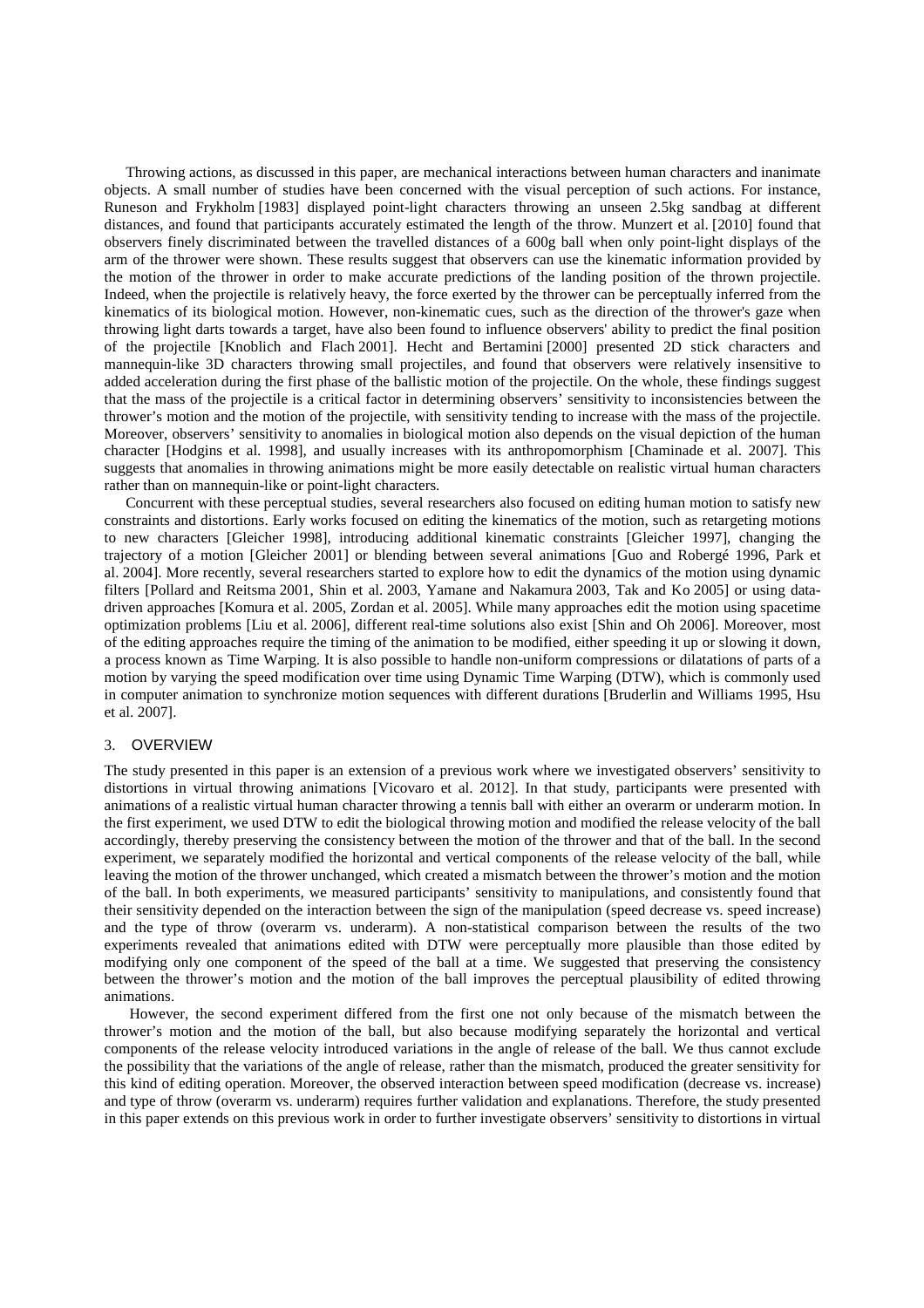throwing animations through four separate experiments, while addressing some of the questions left open by the previous study.

In Experiment 1, we present the participants with a virtual human character throwing a tennis ball, and modify the release velocity of the ball while leaving the thrower's motion and the angle of release of the ball unchanged. This editing operation creates a mismatch between the thrower's motion and the motion of the ball. In Experiment 2, we evaluate the possibility of increasing the perceptual plausibility of edited animations by eliminating this mismatch. We therefore present the participants with the same animations as in Experiment 1, but modify the velocity of the thrower's motion using DTW and modify the release velocity of the ball accordingly. In Experiment 3 we test the perceptual plausibility of a different kind of editing operation, i.e., modifying the angle of release of the ball while leaving the thrower's motion and the magnitude of release velocity unchanged. As in Reitsma et al. [2008], we also want to directly compare observers' sensitivity to modifications in "biological" and "mechanical" throws. Thus, in Experiment 4, we replace the virtual human thrower with a virtual ramp: after the descent along the ramp, the tennis ball is released with physical parameters (position and velocity) matching those of the throwing animations in Experiment 1 (Figure 1). We manipulate the release velocity of the ball, while leaving its angle of release and the motion along the descent unchanged. In each experiment we used the same psychophysical method (i.e., randomly interleaved staircases), and measured observers' sensitivity to editing operations by fitting psychometric curves to individual data. As the aim of this study is to extensively explore observers' sensitivity to distortions in throwing animations, participants were always presented with two kinds of throws (overarm and underarm) and manipulations of the original release velocity (increases/decreases separately in the magnitude or angle of release).

## 4. SETUP

#### 4.1 Motion capture

We recorded the full body movements of a right-handed male actor (*thrower* hereafter). The thrower was nonprofessional and did not have any specific experience with sports involving throwing a ball. All throws were performed with the right arm using a standard tennis ball as projectile (diameter ≈7cm, mass ≈60g). Another person served as receiver, but was not recorded. The receiver stood in front of the thrower at a distance of 5m. The thrower was instructed to look in front of him during the throw, and to avoid lateral movement of the ball. The trajectory of the ball was thus mainly displaced in two dimensions with respect to the thrower: forwards and upwards.

As we wished to determine whether observers' sensitivity to errors in throwing animations depended on the way in which the throw is performed, the thrower was instructed to throw the ball to the receiver in two alternative ways: either with an *overarm* motion or with an *underarm* motion (Figure 1, and see the supplementary video for detailed examples). We registered three takes for each kind of throw, while other takes were discarded due to excessive lateral movement of the ball. For the experiments presented in this paper, we finally selected a single take for each captured throw. This choice was driven by our experimental designs, i.e., to avoid the confounding factor of having multiple takes per throw in the staircase procedure, and justified by qualitative observations of the three takes which revealed high similarities between physical parameters (Table 1). Therefore, for each kind of throw we selected the take with the release velocity closest to the average velocity of the three captured takes. We only refer to these selected takes in the following.

Motion capture was conducted using a 19 camera Vicon optical system, and 55 markers were placed on the body of the thrower. To simultaneously capture the motion of the hand and of the fingers, we placed six extra markers on each hand: two markers on the thumb and one marker on the fingertip of each finger, as in [Hoyet et al. 2012]. We also placed four markers on the tennis ball, so that they formed the vertices of a tetrahedron and thus did not have any appreciable influence on the trajectory of the ball. This allowed us to estimate the position of the centre of the ball during the entire captured motion. The body and the ball motions were captured at 120Hz.

# 4.2 Physics of Projectiles

The motion of a thrown object can be divided into two phases: the motion before it is released (*preparatory motion*) and the motion after the release (*ballistic motion*). When thrown in the air, an object that is subject only to the force of gravity and to air resistance is called a *projectile*. If we neglect air resistance, a projectile always follows a parabolic trajectory, completely determined by its horizontal and vertical velocities at the time of release ( $v_{H0}$  and  $v_{V0}$ ) respectively). More precisely, the parabolic trajectory of a projectile is characterized by the following two equations:

$$
v_H(t) = v_{H0} \quad \text{and} \quad v_V(t) = g \cdot t + v_{V0} \tag{1}
$$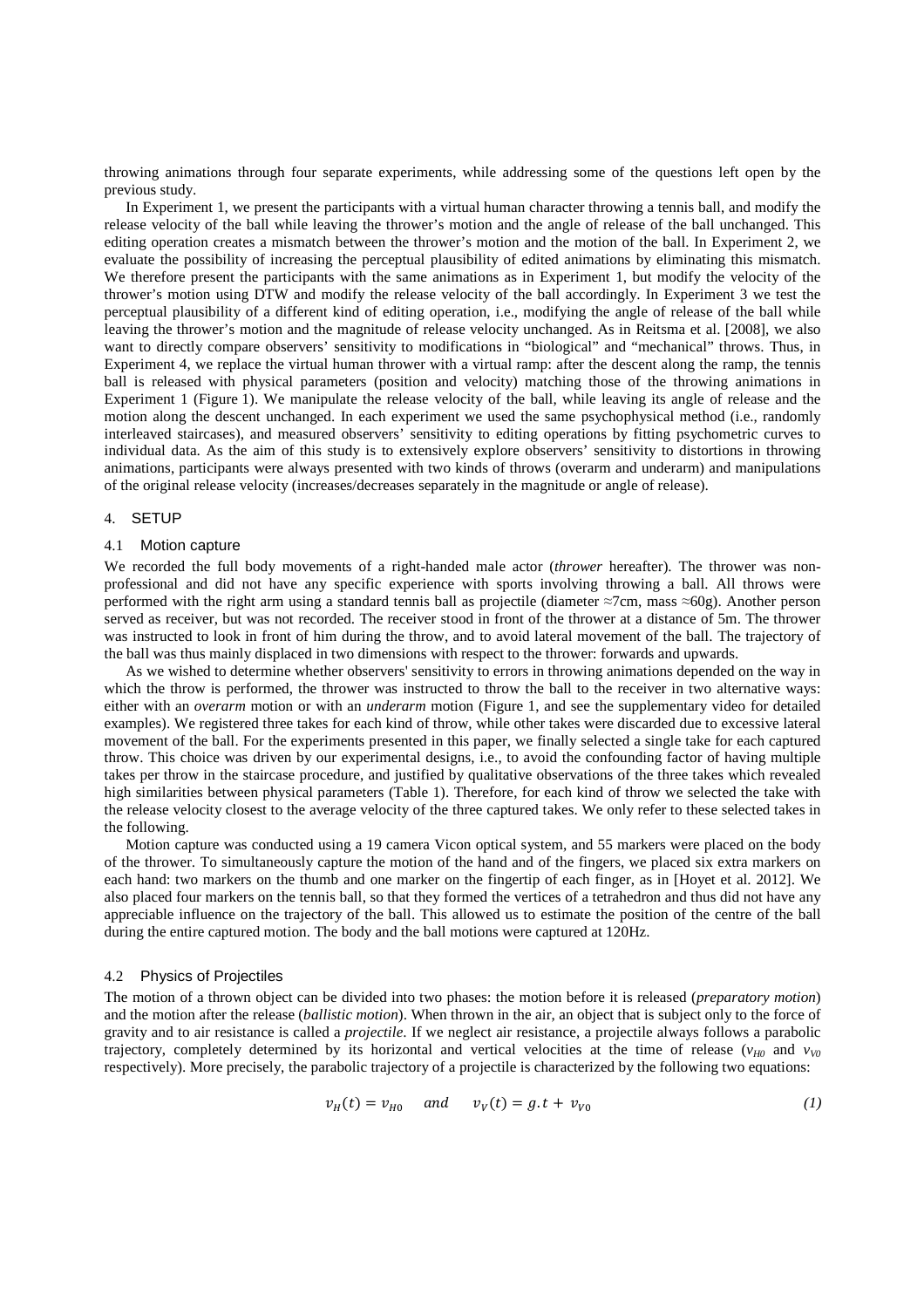where  $v_H(t)$  and  $v_V(t)$  are horizontal and vertical velocities, g is the coefficient of gravity and t is time. The parabolic trajectory of a projectile is then obtained by integrating these equations over time, and depends on the release position of the projectile.

While Equation 1 refers to the ballistic phase of the motion, the release velocities  $v_{H0}$  and  $v_{V0}$  are determined by the motion of the object during preparatory motion. In the case of a throw performed by a human, preparatory motion refers to all the movements of the human's body that influence the release velocities of the projectile, such as the motion of the arm and shoulder.

In order to manipulate the velocity of the projectile, we first needed to determine the time of release  $t_0$  to discriminate between the preparatory and the ballistic phases. To automatically compute *t0*, we selected the set of eight markers on the right hand of the thrower (*st*), and another set (*sp*) consisting of the four markers on the projectile. We then computed the sum of the squared distance between every combination of pairs of markers  $(m_b m_p)$ :

$$
d = \sum_{m_t \in s_t} \sum_{m_p \in s_p} dist(m_t, m_p)^2
$$
 (2)

where  $dist(m_b, m_p)$  is the Euclidean distance between markers  $m_t$  and  $m_p$ . Then,  $t_0$  corresponds to the time when the derivative of *d* exceeds a manually selected threshold, i.e., when the variation of the distance between the ball markers and the hand markers differed from capture noise.

We then used the captured trajectory of the projectile during the ballistic phase to automatically compute the release velocities that best fitted the whole ballistic motion. Table 1 shows the release velocities of the ball for the three captured takes of overarm or underarm throws. It also highlights the takes selected for the experiments, selected to be those with the release velocity closest to the average velocity of the three captured takes. Note that in overarm throws the horizontal component exceeds the vertical component, whereas the opposite is true for underarm throws.

Table 1. Horizontal  $v_{H0}$  and vertical  $v_{V0}$  release velocities for the three takes of the two types of captured human throws. Velocities for the takes selected for the experiments are presented in bold.

|         |               | $v_{H0}$ (m/s) | $v_{V0}$ (m/s) |          |        | $v_{H0}$ (m/s) | $v_{V0}$ (m/s) |
|---------|---------------|----------------|----------------|----------|--------|----------------|----------------|
|         | Take 1        | 5.44           | 3.35           |          | Take 1 | 4.44           | 5.40           |
| Overarm | <b>Take 2</b> | 5.53           | 3.39           | Underarm | Take 2 | 4.18           | 5.71           |
|         | Take 3        | 5.76           | 3.23           |          | Take 3 | 4.42           | 5.47           |

# 5. EXPERIMENT 1: BALLISTIC MOTION EDITING

In this experiment, we are interested in studying observers' sensitivity to manipulations of the ballistic motion in biological human throwing animations. We modified the animations using a simple editing operation, i.e., by modifying only the release velocity of the ball while leaving the preparatory motion of the virtual character and the angle of release of the ball unmodified. This editing operation introduces a physical mismatch between preparatory and ballistic motions, because the latter is modified while the former remains unchanged. We want to compare the results of this experiment with those of the second experiment in our previous study [Vicovaro et al. 2012], where we modified not only the release velocity of the ball but also its angle of release.

The results show that observers' sensitivity to speed modifications depends on the fine features (overarm vs. underarm) of the action being performed (a throw), with observers being particularly sensitive to speed decreases in the underarm throw, and quite insensitive to speed increases in both types of throw. The comparison with our previous study reveals that modifying only the release velocity of the ball, rather than modifying both the release velocity and the angle of release, increases the magnitude at which speed modifications are tolerated.

#### 5.1 Methods and Stimuli

To display the biological human motions, we selected a virtual character who roughly matched the morphology of our actor (Figure 1, top). The captured body motion was then mapped onto a skeleton, where joint angles were computed and used to drive the virtual character. The ballistic motion was modified by manipulating the original release velocity of the ball, whereas the preparatory motion was left unchanged. Both the horizontal and the vertical components of the original release velocity were modified by the same percentage (differently from our previous study [Vicovaro et al. 2012]), thereby modifying the magnitude of the release velocity without changing the angle of release of the ball. The modified parabolic trajectory of the projectile was then recomputed according to Equation 1 using the modified release velocities.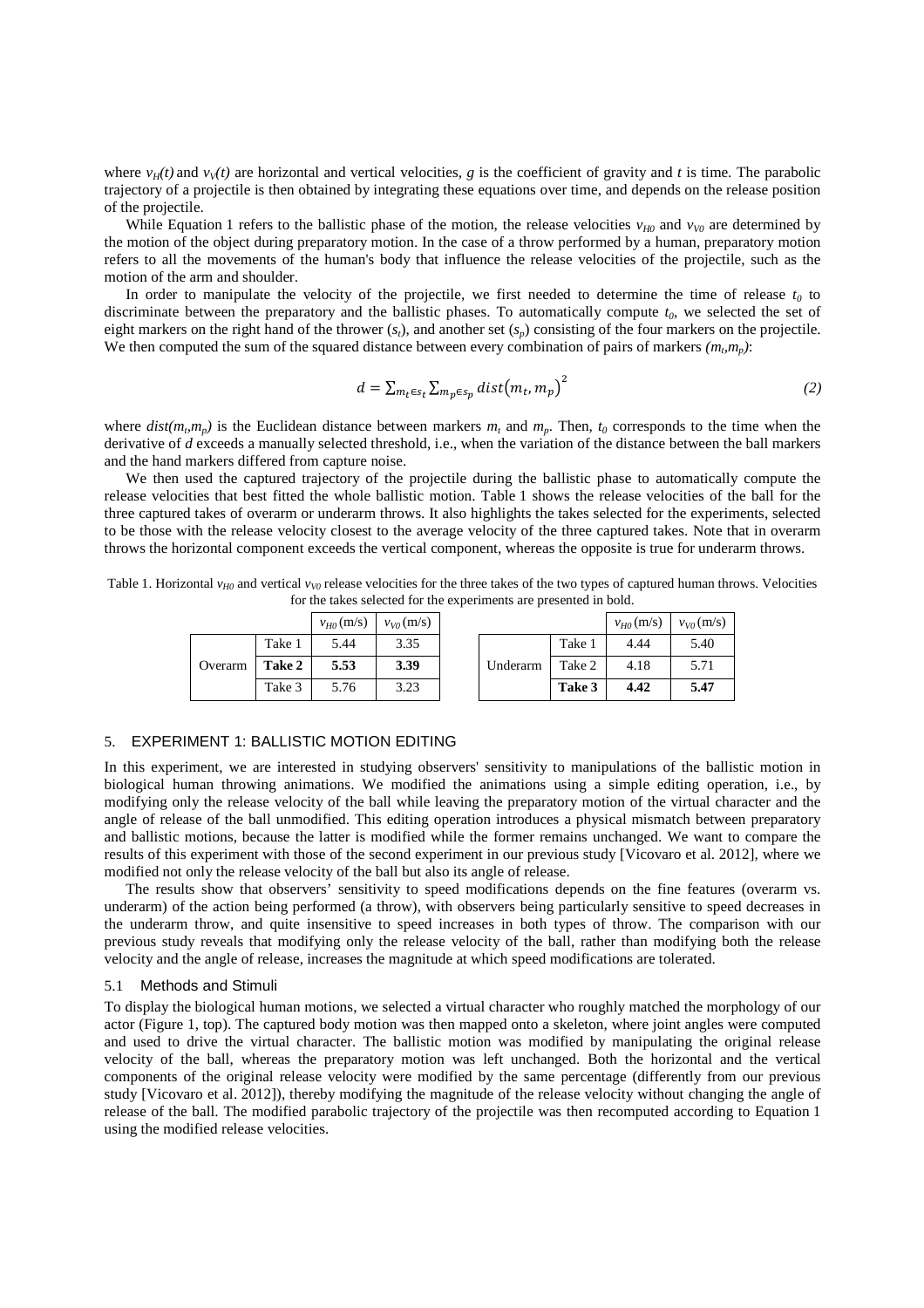#### 5.1.1 *Psychophysical Method*

To accurately determine perceptual thresholds for modifications of the release velocity, we used a randomly interleaved staircase design [Cornsweet 1962], with fixed up and down step sizes. The staircase (or up-down) method is an efficient psychophysical technique for identifying thresholds, since it ensures that most of the trials are presented near the threshold for that particular observer. The ascending staircase starts with the unmodified throw and increases the magnitude of speed modification until the observer perceives the stimulus as *incorrect*. The magnitude of speed modification is then decreased until the observer perceives the stimulus as *correct*, then increased until it results in another *incorrect* response. This "up-down" process is repeated, until a pre-specified number of reversals is obtained. As suggested by Garcia-Pérez [2001], we used a down/up step ratio of 0.871, and set the stopping condition to be 8 reversals. This ascending staircase is complemented by a descending staircase, which starts at a clearly suprathreshold level (i.e., the stimulus is glaringly *incorrect*) and decreases until a *correct* response is given. It then reverses course, and follows the same reversal process as previously described. To avoid observers anticipating the next stimulus (and hence biasing their response), trials from several staircases are interleaved; the trials thus appear random to the observer.

This psychophysical method elicits a sufficient number of binary responses close to the absolute threshold level to allow a psychometric curve to be fitted to the data. The psychometric curve is a mathematical model representing how the observer's response to the stimuli varies depending on the variation of these stimuli. This procedure allows us to calculate the acceptance threshold, i.e., the magnitude of speed modification of the original throw at which the animation is perceived as *correct* 50% of time. We also calculate the Just Noticeable Difference (JND), i.e., the magnitude of modification of the acceptance threshold that would increase or decreases the probability of a *correct* response by 25%. Here, we refer to JND as a measure of the sharpness of participants' discrimination between *correct* and *incorrect* animations: the smaller the JND, the clearer the distinction between *correct* and *incorrect* animations.

## 5.1.2 *Stimuli*

Based on a pilot study, the *Magnitude* of modifications of the release velocity varied between 0% and 90% of the original release velocity. The *Sign* of the manipulation of the speed was either a decrease or an increase. There were two kinds of *Throws* (overarm or underarm).

Therefore, the experiment consisted of eight staircases: 2 Staircase direction (ascending, descending)  $\times$  2 Throw (overarm, underarm)  $\times$  2 Sign (decrease, increase). In order to avoid any anticipatory effect, the eight staircases were randomly interleaved. For each participant, in each of the four experimental conditions (2 Throw  $\times$  2 Sign) we merged the data of the ascending and the descending staircase in order to compute the acceptance threshold and the JND (see Section  $5.2$ ).

We selected a camera viewpoint to the right of the thrower (Figure 1), where the fixed position of the camera was chosen to maximize the amount of preparatory and ballistic motion information available to participants. The ball was displayed with a bright-yellow photographic tennis ball texture (similar to the real captured tennis ball), and the ground was displayed with a dark grey asphalt-like textured plane. The background was light-grey, and shadows were not rendered. These settings were chosen to enhance the contrast between the ball and the rest of the virtual environment, thus making the visual tracking of the ball easier. Because we wanted the participants to focus on the trajectory of the ball during its flight phase, and not on the reaction with the environment once the ball landed, the ball disappeared before making contact with the ground. For some modified throws, the ball went outside of the border of the screen. We did not simulate air resistance because this would have a negligible perceptual effect on the trajectory of the ball. As some of the animations presented a highly dynamic motion of the ball, all the stimuli were displayed at 1600×1200 and at 85Hz on a 19-inch CRT screen.

Before starting the experiment, participants were given information on how motion capture data is created and told that some of the animations had been modified, so that in some of the animations the velocity of the ball could appear excessively slow or fast with respect to preparatory motion. After each trial, participants indicated whether they thought that the trajectory of the ball was *correct* or *incorrect* regarding the preparatory motion by clicking the left or right button of the mouse respectively. To facilitate the task, participants were allowed to feel the weight of a real tennis ball before and during the experiment, and were told that the tennis ball displayed in the animation had the same weight as the real one. On average, each experimental session lasted about 25 minutes.

Fifteen volunteers took part in this experiment (8F-7M, aged between 21 and 28). They were all naïve to the purpose of the experiment, came from various educational backgrounds, and were compensated for their time with a five-euro cash payment or book token.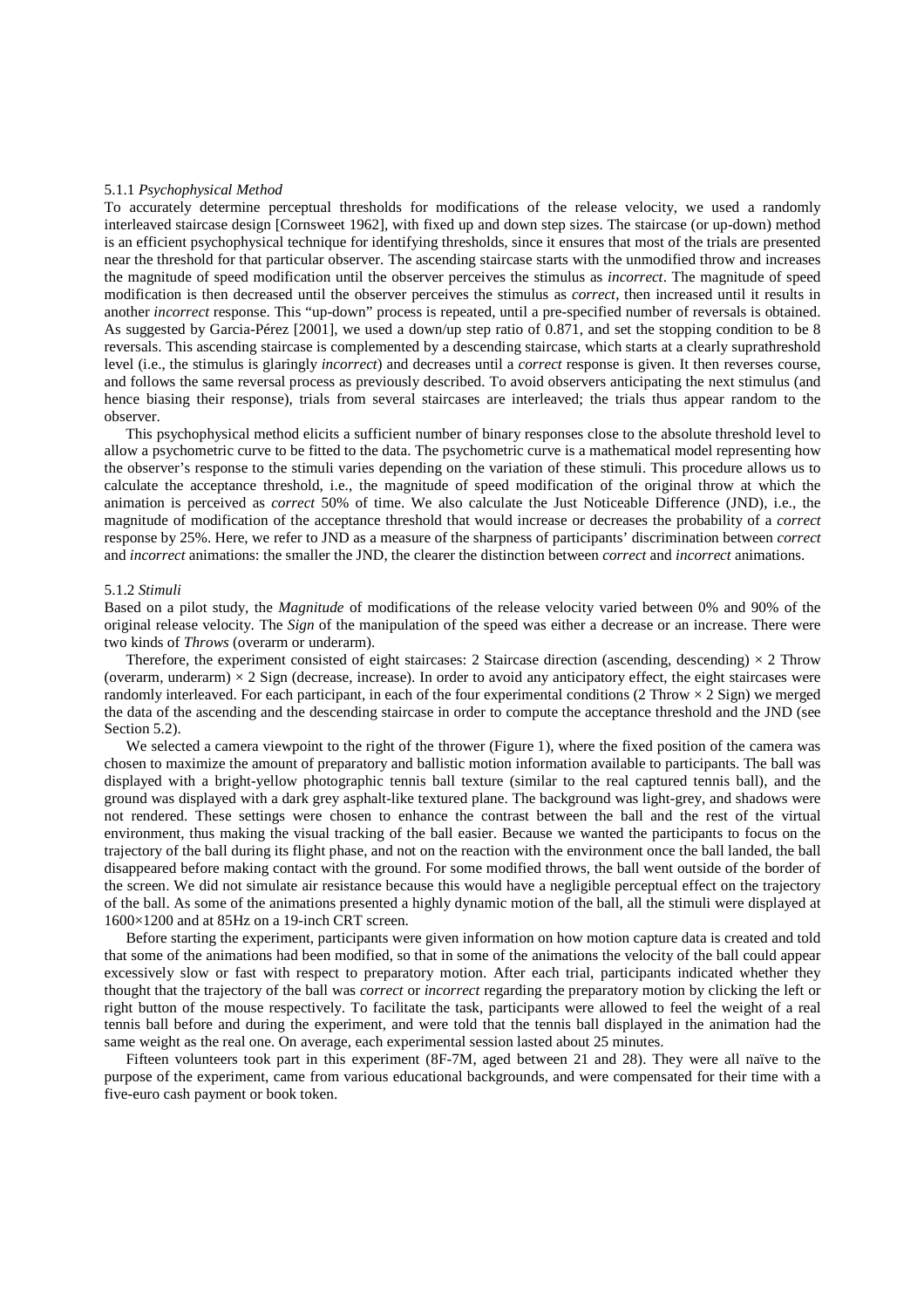#### 5.2 Results

For each experimental condition, we used the Matlab psignifit toolbox [Fründ et al. 2011] to fit a logistic psychometric curve to the individual data of each participant, and computed individual acceptance thresholds and JNDs. The averaged results across participants for each experimental condition are shown in Figure 2 (blue bars) and reported in Table 2.To evaluate how speed modification and throw influenced the acceptance threshold, we performed a two-way Repeated Measures Analysis of Variance (ANOVA) on individual estimated acceptance thresholds with within subjects factors: 2 Sign  $\times$  2 Throw. We used Newman-Keuls post-hoc tests to further explore interaction effects. Table 3 summarizes the most important statistically significant results.

We found main effects of Sign and Throw, as well as an interaction effect between them, which showed that *participants are significantly more sensitive to decreases in the release velocity of the ball than to increases, especially for the underarm throw*. A possible explanation of this result will be provided in Section 9.2. The same analysis was performed on JNDs but no main or interaction effects were found, showing that the response strategy was consistent over the four experimental conditions.

The results suggest that observers are relatively tolerant to increases in the release velocity of the ball, independently of the kind of throw (≈48% increase in the original release velocity was tolerated 50% of the time). Tolerance for decreases is generally lower (with -25.8% of the original release velocity accepted 50% of the time for the overarm throw), and particularly low for the underarm throw (-14%). Our findings show that observers' sensitivity to speed modifications depends on the fine features (overarm vs. underarm) of the action being performed (a throw).

To sum up, animators can modify the release velocity of the ball in order to achieve big increases in the throwing distance, i.e., the horizontal distance between the thrower and the landing position of the ball. In our experiment, a 48% increase in the original release velocity resulted in a 85% increase in the overarm throwing distance and a 108% increase in the underarm throwing distance (more than twice the original distance). However, observers are more sensitive to slowed down motions: a 25.8% decrease in the original release velocity resulted in a 35% decrease in the overarm throwing distance, and a 14% decrease resulted in a 24% decrease in the underarm throwing distance. The latter result suggests that this simple editing operation can be used to decrease the throwing distance of underarm throws by a relatively small amount.

Recall that in the second experiment of our previous study [Vicovaro et al. 2012] we left the motion of the thrower unchanged, and separately modified the horizontal and vertical components of the release velocity of the ball, thus also changing its angle of release. A comparison with the results of the current experiment reveals that observers are more tolerant to modifications when both horizontal and vertical components are modified by the same percentage. This suggests that modifying the absolute magnitude of release velocity of the ball, while leaving its angle of release unchanged, produces more perceptually plausible animations than modifying both physical parameters.



Fig. 2. Mean acceptance thresholds (left) and mean Just Noticeable Differences (right) for the four experimental conditions (horizontal axes) in experiments 1, 2 and 4 (vertical bars depict standard errors).

Table 2. Mean Acceptance Thresholds (AT) and Just Noticeable Differences (JND) with standard errors for experiments 1, 2 and 4.

|          |            | <b>Ballistic Motion Editing</b> |                  | <b>Full Throw Motion Editing</b> |                  | <b>Mechanical Device</b> |                  |
|----------|------------|---------------------------------|------------------|----------------------------------|------------------|--------------------------|------------------|
|          |            | Decrease                        | Increase         | Decrease                         | Increase         | Decrease                 | Increase         |
| Overarm  | AT         | $25.8 \pm 3.2\%$                | $47.9 \pm 5.3\%$ | $35.6 \pm 4.9\%$                 | $40.6 \pm 6.0\%$ | $34.7 \pm 4.8\%$         | $24.8 \pm 4.6\%$ |
|          | <b>JND</b> | $10.7 \pm 2.6\%$                | $11.8 \pm 1.4\%$ | $8.6 \pm 2.1\%$                  | $8.4 \pm 1.6\%$  | $11.2 \pm 1.8\%$         | $14.4 \pm 3.3\%$ |
| Underarm | AT         | $14.0 \pm 2.7\%$                | $48.0 \pm 4.8\%$ | $21.4 \pm 3.8\%$                 | $43.9 \pm 4.0\%$ | $38.8 \pm 5.0\%$         | $14.2 \pm 3.6\%$ |
|          | <b>JND</b> | $8.8 \pm 1.7\%$                 | $8.4 \pm 1.9\%$  | $6.2 \pm 1.0\%$                  | $6.6 \pm 1.1\%$  | $8.1 \pm 1.6\%$          | $9.7 \pm 3.4\%$  |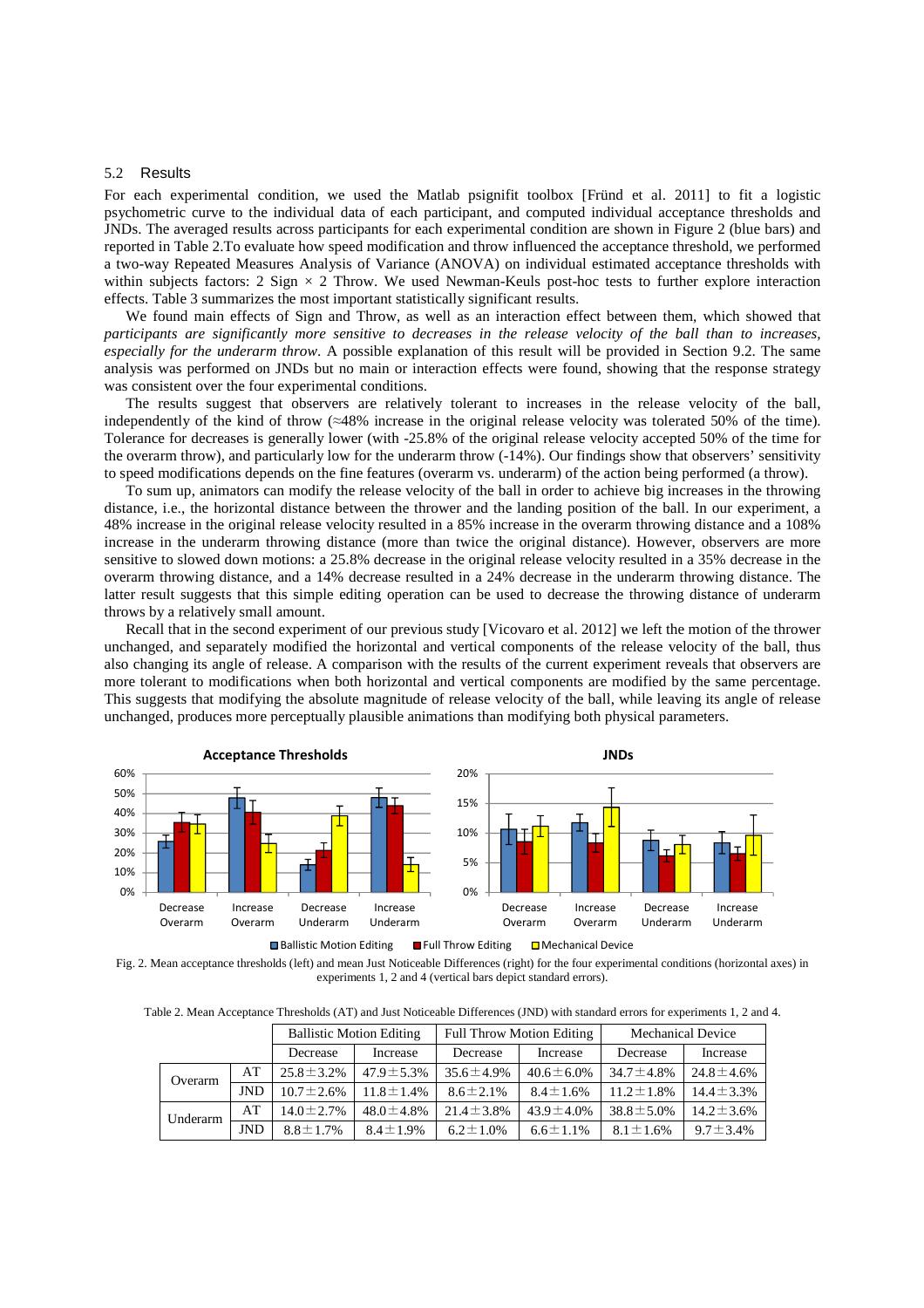## 6. EXPERIMENT 2: FULL THROW EDITING

The Ballistic Motion Editing experiment created a mismatch between preparatory and ballistic motion, as the former remained unchanged while the latter was modified. In this second experiment, we wanted to evaluate the effect of simultaneously modifying both the preparatory and ballistic motions. We therefore edited the preparatory motion using DTW to modify the speed of the biological throwing motion, and manipulated the release velocity of the ball accordingly. While this alteration reduced or eliminated the mismatch between preparatory and ballistic motions, it may also have altered the naturalness of the resulting motion of the virtual human character and of the ball. This experiment was also reported in [Vicovaro et al. 2012], but is presented here with a larger number of participants. The results reveal that this new editing operation does not significantly increase the magnitude at which speed modifications are tolerated with respect to Ballistic Motion Editing.

#### 6.1 Methods and Stimuli

#### 6.1.1 *Dynamic Time Warping*

In this experiment, we are interested in modifying simultaneously both preparatory and ballistic motions. As the release velocity of the projectile depends on the preparatory motion, we edited the preparatory motion using DTW to modify the speed of the biological throwing motion, and manipulated the release velocity of the ball accordingly. DTW handles non-uniform compressions or dilatations of parts of a motion by varying the speed modification over time, and is commonly used in computer animation to synchronize motion sequences with different durations [Bruderlin 1995]. In the case of throwing motions, the release velocity of the projectile depends on the preparatory motion of the human character. According to physics, this corresponds to modifying the horizontal and vertical components of release velocity by the same percentage as the speed modification of the preparatory motion. This modifies the magnitude of the release velocity without changing the angle of release of the projectile. As the release velocity is influenced only by the throwing gesture, we modified the speed of the motion of the human character only during the period of time bounded by two local minima of the velocity of the arm, which corresponded to the beginning and the end of the throwing gesture. This period included (approximately halfway) the moment of release. In order to manipulate the release velocity of the throw, we modified the duration of the throwing action by the corresponding amount and recomputed the new time of release. To ensure continuity with the other phases of the motion, we defined a timewarping function using a monotonous and  $C^2$  continuous spline. The modified parabolic trajectory of the projectile was then recomputed according to Equation 1 using the modified release velocities. Such editing is reasonably straightforward to perform and would therefore be typical in real-time applications such as games.

#### 6.1.2 *Stimuli*

In this experiment, we used the same psychophysical method as in Experiment 1. Therefore, the experiment included eight staircases: 2 Staircase direction (ascending, descending)  $\times$  2 Throw (overarm, underarm)  $\times$  2 Sign (decrease, increase), with the *Magnitude* of modifications of the original motion speed varying between 0% and 90%. The virtual human character, the camera viewpoint, the experimental apparatus and the other details of the animations were also the same as in Experiment 1.

Before starting the experiment, participants were given information on how motion capture data is created and told that some of the animations had been modified in such a way that the throwing motion of the virtual character could appear excessively slow or fast with respect to a natural throwing motion of a tennis ball. After each trial, participants were to indicate whether the presented animation was *natural* or *modified* by clicking the left or right button of the mouse respectively. As in Experiment 1, participants were allowed to feel the weight of a real tennis ball before and during the experiment. For what concerns the difference between the forced choice tasks we used in Experiments 1 and 2 (i.e., correct/incorrect vs. natural/modified), we reasoned that the former is more appropriate when referred to a specific relation between two variables, such as the consistency between the preparatory and the ballistic motion, whereas the latter is more appropriate when referred to the perceptual appearance of biological motion, such as in this experiment.

Fifteen volunteers took part in this experiment (7F-8M, aged between 21 and 50). They were all naïve to the purpose of the experiment, came from various educational backgrounds, and were compensated for their time with a five-euro cash payment or book token. None of them had participated in Experiment 1.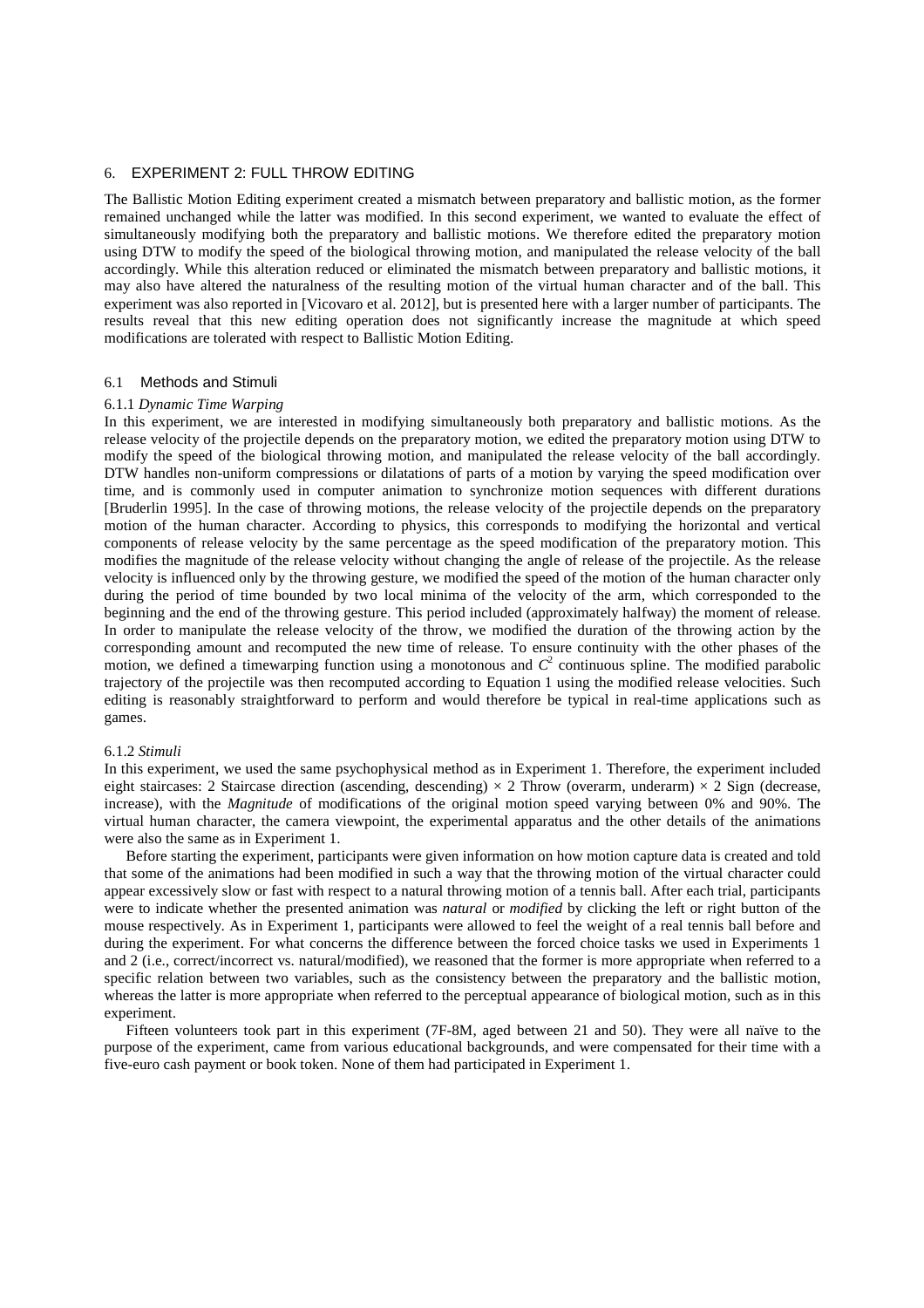#### 6.2 Results

As in Experiment 1, we fitted logistic psychometric curves to the individual data of each participant, and computed individual acceptance thresholds and JNDs. The averaged results across participants for each experimental condition are shown in Figure 2 (red bars) and reported in Table 2. We also performed the same statistical analyses as in Experiment 1, and Table 3 summarizes the main statistically significant results.

We found a main effect of Throw and an interaction effect between Throw and Sign, which showed that *participants are more sensitive to decreases in the speed of the underarm throw than to the other experimental manipulations*. The same analysis was performed on JNDs and we found no main or interaction effects, demonstrating again that the response strategy was consistent over the four experimental conditions. As in Experiment 1, these findings suggest that observers' sensitivity to speed modifications depends on the specific features (i.e., overarm vs. underarm) of the action being performed.

 In order to compare the results from Experiment 1 and 2 (Ballistic Motion Editing vs. Full Throw Editing), we performed a three-way mixed-effect ANOVA on individual estimated acceptance thresholds with within subjects factors Sign and Throw, and between participants factor Experimental Group. We used Newman-Keuls post-hoc tests to further explore interaction effects, and Table 3 summarizes the main significant results. The comparison between blue and red bars in Figure 2 reveals the similarity between the results of Experiments 1 and 2. As throwing distance is a monotonically increasing function of release velocity, the same magnitude of manipulation produced the same modification of the throwing distance in the two experiments. The goal of this statistical comparison is to determine which of the two editing operations is the most suitable for modifying the original release velocity of the ball (and thus its throwing distance) while preserving the perceptual plausibility of throwing animations. The use of the same psychophysical method (i.e., randomly interleaved staircases) justifies the statistical comparison of individual acceptance thresholds.

We found no main or interaction effects of variable Experimental Group, which means that *modifying the preparatory motion of the virtual thrower by the same percentage as the release velocity of the ball does not significantly increase the magnitude at which modifications are tolerated, with respect to modifying only the release velocity*. Recall instead that in our previous study [Vicovaro et al. 2012] we found higher tolerance to modifications when both the preparatory motion and the release velocity of the ball were manipulated, compared to when only the former was manipulated. This shift in the results may partially be due to the diminished sensitivity to distortions in the Ballistic Motion Editing experiment, which resulted from modifying only the magnitude of release velocity rather than both magnitude and angle of release (see Section 5.2). Moreover, a possible explanation for the similarity in the results of the Ballistic Motion and the Full Throw Editing experiments is that, in the latter, the gain in perceptual plausibility resulting from the elimination of the mismatch between preparatory and ballistic motion was compensated for by the loss in perceptual plausibility resulting from the manipulation of the biological throwing motion. However, a deeper explanatory hypothesis will be discussed in Section 9.2.

We also found a main effect of Throw and Sign, as well as a Sign  $\times$  Throw interaction, similar to those already discussed above and in Section 5.2. The same analysis was performed on JNDs and showed a main effect of Throw, meaning that, on average, participants' distinction between *correct* and *incorrect* animations is sharper for underarm than for overarm throws. However, the analysis showed no main or interaction effects of variable Experimental Group, meaning that the response strategy was consistent over the two experimental groups.

As editing the full throw does not significantly improve the plausibility of edited animations, while introducing a more complex correction, editing the ballistic motion only is therefore more advisable. The only exception seems to be when decreasing the speed of the overarm throw, for which full throw editing seems to be more effective than the ballistic motion editing, albeit not to a statistically significant extent (mean acceptance thresholds equal to -25.8% and -35.6% respectively).

# 7. EXPERIMENT 3: ANGLE OF RELEASE EDITING

Ballistic Motion Editing and Full Throw Editing have proven to be quite ineffective for producing plausibly shortened throwing animations, especially for underarm throws. In order to test the possibility of further decreasing the original throwing distance while preserving the perceptual plausibility of the animation, we explore manipulations of the angle of release of the ball while leaving the magnitude of the release velocity and the preparatory motion unchanged (Figure 3). Experiment 3 complements Experiment 1, as in the former we modify the angle of release of the ball while leaving the magnitude of release velocity unchanged, whereas in the latter we did the opposite. The results show that increasing the angle of release is effective for increasing the plausibility of shortened underarm throwing animations.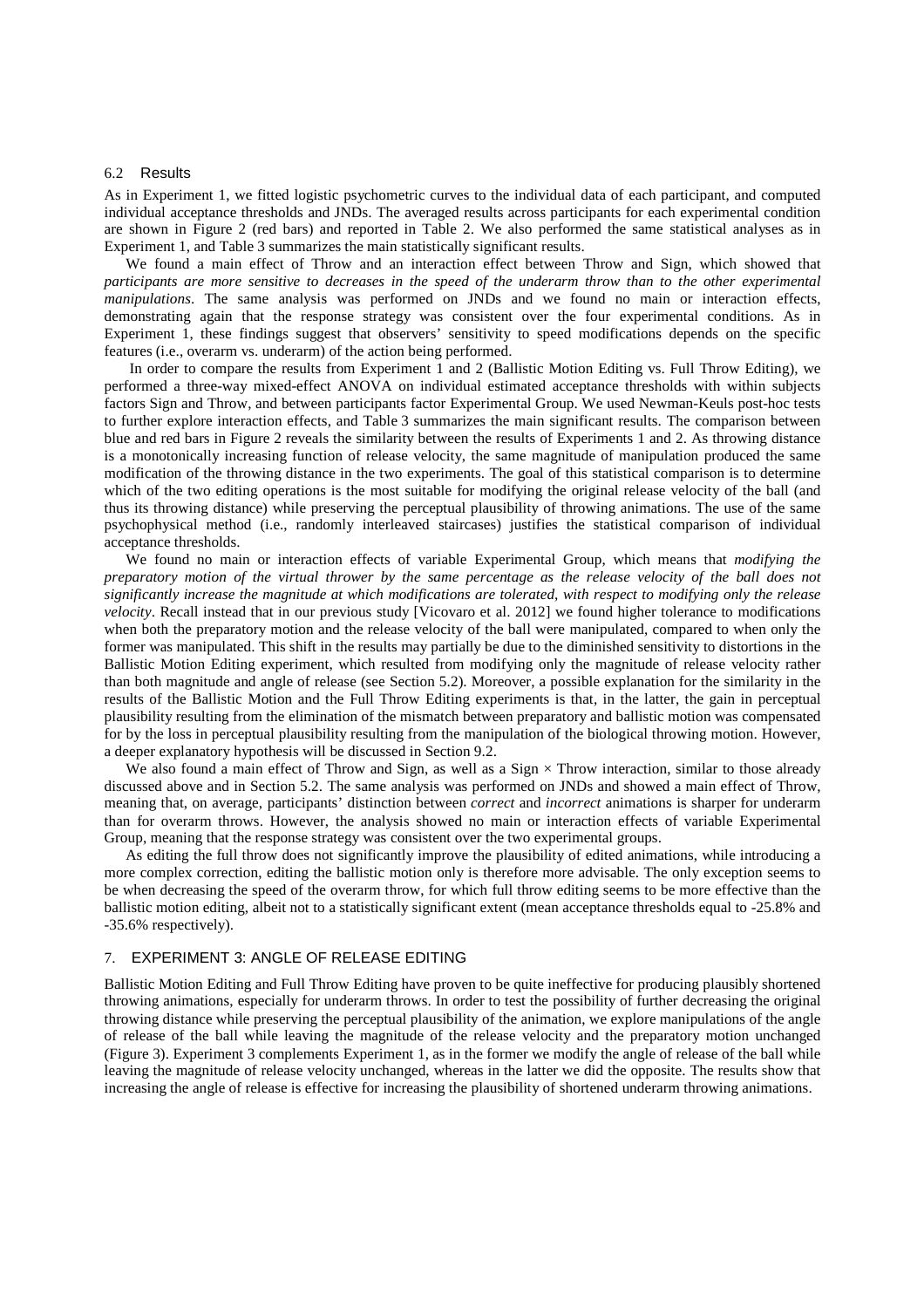

Fig. 3. Examples of angle of release manipulations for overarm (left) and underarm (right) throws. Yellow: original captured trajectory. Blue: 25º decrease of the angle of release. Red: 25º increase of the angle of release.

# 7.1 Methods and Stimuli

#### 7.1.1 *Angle modifications*

In this experiment, we leave the preparatory motion of the virtual character unchanged, and manipulate only the angle of release of the throw. Such manipulations require modifications of both the horizontal and vertical components of the release velocity. In order to keep the absolute release velocity *||v||* unchanged, we consider the following equation:

$$
\|v\| = \sqrt{(v_h^2 + v_v^2)}
$$
\n(3)

where  $v_h$  and  $v_v$  are the horizontal and vertical components of the release velocity respectively. When changing the release angle by  $\alpha$  degrees, the modified release velocities  $v'_h$  and  $v'_v$  are computed using the following equation:

$$
\begin{pmatrix} v_h \\ v_v \end{pmatrix} = \begin{pmatrix} \cos(\alpha) & -\sin(\alpha) \\ \sin(\alpha) & \cos(\alpha) \end{pmatrix} \begin{pmatrix} v_h \\ v_v \end{pmatrix} \tag{4}
$$

The modified parabolic trajectory of the ball is then recomputed according to Equation 1 using the modified release velocities. The captured overarm and underarm throws used in our experiments are characterized by an angle of release relative to the ground of 31.5º and 51.1º respectively, thereby producing the yellow parabolic trajectories depicted in Figure 3. Decreasing the angle of release produces shallower trajectories, whereas increasing the angle of release produces higher and shorter (bell-shape) trajectories (see Figure 3 and the supplementary video for detailed examples). Importantly, angular decreases and increases can both produce large decreases in the original throwing distance, whereas only a few angle modifications can produce small increases in the throwing distance: the longest distances are obtained by an increase of 5º of the angle of release for the overarm throw (distance increased by 0.9%) and a decrease of 9.5º for the underarm throw (distance increased by 4.7%).

#### 7.1.2 *Stimuli*

In this experiment we used the same psychophysical method as in Experiment 1. Therefore, the experiment consisted of eight staircases: 2 Staircase direction (ascending, descending)  $\times$  2 Throw (overarm, underarm)  $\times$  2 Sign (decrease, increase). Based on a pilot study, the *Angle* modifications varied between 0° and 60° with respect to the angle of release of the corresponding captured throw. The virtual human character, the camera viewpoint, the experimental apparatus and the other details of the animations were also the same as in Experiment 1.

Before starting the experiment, participants were given information on how motion capture data is created and told that some of the animations had been modified, so that in some of the animations the trajectory of the ball could appear implausible, i.e., too high or too shallow with respect to preparatory motion After each trial, participants were to indicate whether the trajectory of the ball was *correct* or *incorrect* with respect to the preparatory motion by clicking the left or right button of the mouse respectively. To facilitate the task, participants were again allowed to feel the weight of a real tennis ball before and during the experiment, as before.

Fifteen volunteers took part in this experiment (7F-8M, aged between 19 and 31). They were all naïve to the purpose of the experiment, came from various educational backgrounds, and were compensated for their time with a five-euro cash payment or book token. None of them had participated in Experiments 1 or 2.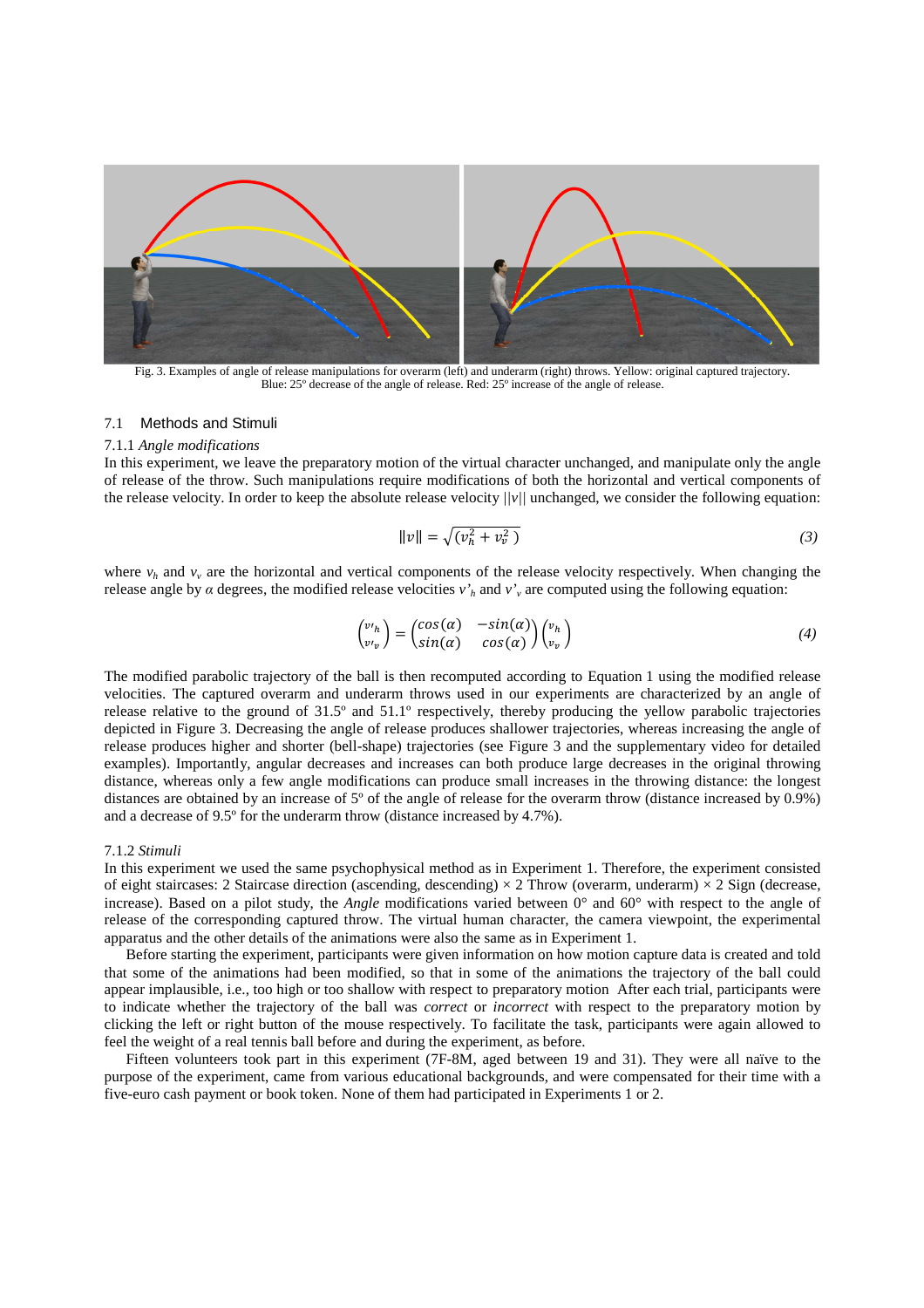#### 7.2 Results

As in Experiment 1, we fitted logistic psychometric curves to the individual data of each participant, and computed individual acceptance thresholds and JNDs. Figure 4 shows the mean acceptance thresholds and JNDs (across participants) for each experimental condition. We performed the same statistical analyses as in Experiment 1, and Table 3 summarizes the main statistically significant results.

We found no significant main effect, but significant interaction effects between Throw and Sign, which indicates that *participants are most sensitive to decreases in the angle of release for the overarm throw, but most sensitive to increases in the angle of release for the underarm throw*. A possible explanation of this result will be provided in Section 9.2. The same analysis was performed on JNDs and showed a main effect of variable Sign, meaning that, on average, participants' distinction between *correct* and *incorrect* animations is sharper for increases in the angle of release than for decreases. However, the most important result of this experiment is the increase, in absolute value, of the largest accepted reduction in the throwing distance for the underarm throw. Indeed, a 23.3° increase in the angle of release (acceptance threshold) results in a 48.5% decrease in the original throwing distance, which is higher in absolute value than the 24% distance decrease we found in Experiment 1 (see Section 5.2). In order to test for statistical differences, we first transformed individual acceptance thresholds from Experiments 1 and 3 into the corresponding modified distances. Then, we performed independent-sample *t-tests* on the modified distances by comparing decreases in the release velocity of the ball (Experiment 1) with decreases or increases in its angle of release (Experiment 3). The results of the *t-tests* confirmed that increases in the angle of release for the underarm throw do produce statistically shorter throws for the 50% acceptance threshold  $(t_{(28)}=4.131, p<0.0005)$ , but they also showed that decreasing the release velocity of the ball is more efficient than decreasing its angle of release for shortening the overarm throw  $(t_{(28)} = -2.716, p < 0.05)$ .

Therefore, these findings suggest that *increasing the angle of release is more efficient in the case of shortening the underarm throw,* but modifying the angle of release does not prove as efficient as decreasing the magnitude of the release velocity for the overarm throw. Also, this method does not help to increase the throwing distance of either overarm or underarm throws, as mentioned previously in Section 7.1.1. Importantly, modifications of the angle of release can be used not only for shortening underarm throws, but also for obtaining shallower or higher (bell-shape) parabolic trajectories for both kinds of throws (see the supplementary video for detailed examples).



Fig. 4. Mean acceptance thresholds (left) and mean Just Noticeable Differences (right) for the Angle of Release Editing Experiment (vertical bars depict standard errors).

# 8. EXPERIMENT 4: MECHANICAL DEVICE

Experiments 1 and 2 showed that observers' sensitivity to distortions depends on the interaction between the type of throw and the sign of speed modification, with participants being highly sensitive to speed decreases in the underarm throw. In order to explore if such sensitivity is specific to human motion, we now consider observers' sensitivity to modifications of the release velocity of the ball when the preparatory motion involves a mechanical device instead of a human character. The participants are presented with a tennis ball descending along a virtual wooden ramp (preparatory motion) at the end of which it is released in free fall (ballistic motion). As in Experiment 1, we modify the release velocity of the ball, while leaving its angle of release and the preparatory motion unchanged. The purpose of this experiment is similar to that of Reitsma et al. [2008], who found that observers are more sensitive to manipulations of physical parameters in biological ballistic motion (a jumping virtual human character) than in the case of simple mechanical ballistic motion (a ball released from a cannon or from a ramp). Our focus is however more on the sensitivity to mismatches between preparatory and ballistic motions rather than on the ballistic motion itself. The results reveal a different pattern of sensitivity to speed modifications with respect to the human throw, with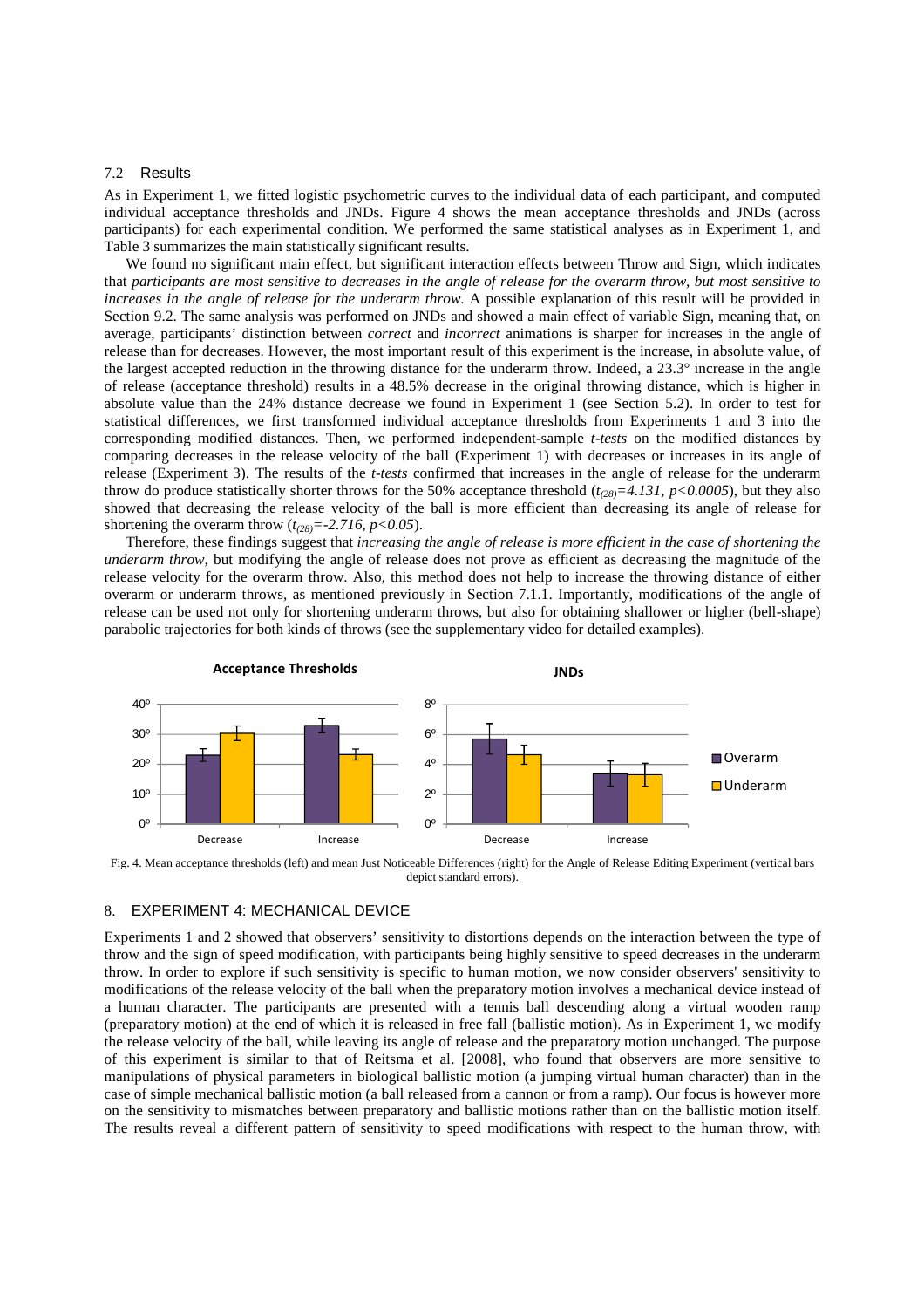participants being more sensitive to speed increases than to speed decreases. However, the average level of sensitivity to modifications was not significantly different with respect to the human thrower.

#### 8.1 Methods and Stimuli

#### *8.1.1 Ramps design*

In this experiment, participants are presented with a tennis ball descending along a virtual wooden ramp (preparatory motion). At the end of the ramp, the ball is then released in free fall (ballistic motion) with a velocity matching one of those from the previous experiments. From several possible throwing mechanical devices (e.g., cannon, catapult, crossbow), we chose a ramp because it allows the observer to perceive much of the preparatory motion. In order to compare the results of this experiment with those of Experiment 1, the ball is released with physical parameters (position, velocity and angle) matching those of the throwing animations in Experiment 1. We therefore created two ramp models to match the overarm and underarm throws of Experiment 1 (see Table 1 and Figure 1). For the sake of simplicity, the two ramp conditions will be called overarm and underarm respectively, analogous to the corresponding human throws. Parameters for the design of the ramps are presented in Figure 5. The starting position of the ball and its descending motion are computed from the physical simulation of a free-fall of the ball on the surface of the ramp under the effect of gravity (no friction) to match the velocity at the time of release. As in Experiment 1, the ballistic motion was modified by manipulating the original release velocity of the ball, while the preparatory motion remained unchanged. Both the horizontal and the vertical components of the original release velocity were modified by the same percentage, thus leaving the angle of release unchanged. The modified parabolic trajectory of the projectile was then recomputed according to Equation 1 using the modified release velocities.



Fig. 5. Parameters for designing the virtual ramps: β, *r* and *d2* were the same for all the ramps, while *d1* was computed to ensure that a ball starting at the top of ramp and falling on its surface under the effect of gravity (no friction) would be released with a velocity *v0 (angle of release θ)*.

#### 8.1.2 *Methods and Participants*

We used the same psychophysical method as in Experiment 1. Therefore, the experiment consisted of eight staircases: 2 Staircase direction (ascending, descending)  $\times$  2 Ramp throw (overarm, underarm)  $\times$  2 Sign (decrease, increase). The *Magnitude* of modifications of the original motion speed varied between 0% and 90%. The camera viewpoint, the experimental apparatus and the other details of the animations were also the same as in Experiment 1.

Before starting the experiment, the participants were told that they would be presented with animations simulating a tennis ball descending along a wooden ramp, and that in some of the animations the velocity of the ball after the release could appear excessively slow or fast regarding the velocity of the descent. After each trial, participants indicated whether the trajectory of the ball was *correct* or *incorrect* with respect to the descent by clicking the left or right button of the mouse respectively. To facilitate the task, participants were again allowed to feel the weight of a real tennis ball before and during the experiment, as before.

Fifteen volunteers took part in this experiment (8F-7M, aged between 20 and 30). They were all naïve to the purpose of the experiment, came from various educational backgrounds, and were compensated for their time with a five-euro cash payment or book token. None of them had participated in the previous experiments.

#### 8.2 Results

As in Experiment 1, we fitted logistic psychometric curves to the individual data of each participant, and computed individual acceptance thresholds and JNDs. The averaged results across participants for each experimental condition are shown in Figure 2 (yellow bars) and reported in Table 2 To evaluate how speed modification and throw type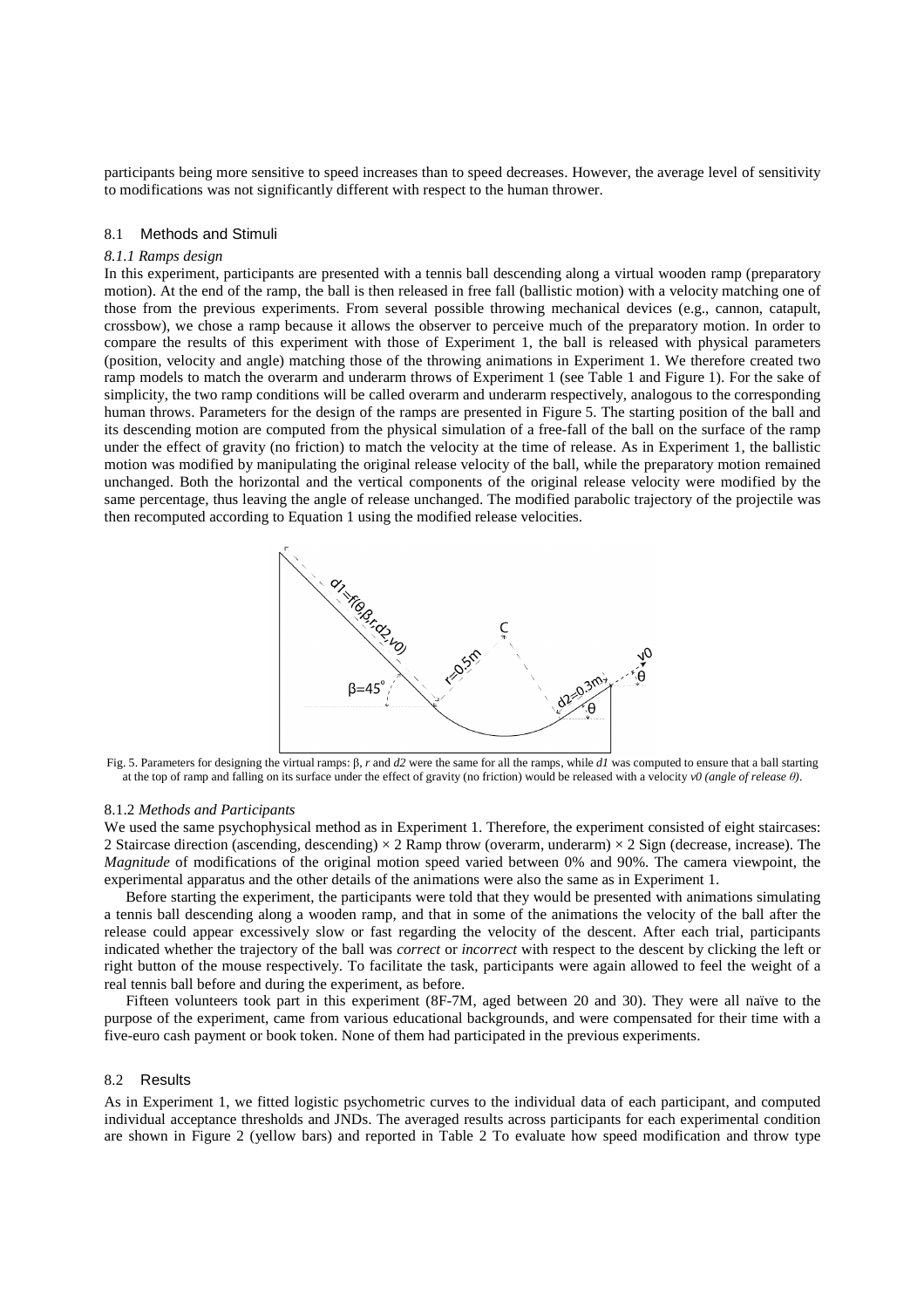influence the acceptance threshold, we performed a two-way Repeated Measures ANOVA on individual estimated acceptance thresholds with within subjects factors: 2 Sign  $\times$  2 Throw. We used Newman-Keuls post-hoc tests to further explore interaction effects. Table 3 summarizes the main statistically significant results.

We found a main effect of Sign and an interaction effect between Throw and Sign, which showed that *participants are significantly more sensitive to increases in the release velocity of the ball than to decreases, especially for the underarm throw*. The same analysis was performed on JNDs and showed no main or interaction effects, showing that the response strategy was consistent over the four experimental conditions.

The results suggest that observers are relatively tolerant to decreases in the release velocity of the ball, independently of the kind of throw (acceptance thresholds equal to -34.7% and -38.8% for overarm and underarm throws respectively). Tolerance for increases is generally lower (acceptance threshold for the underarm throw equal to 24.8%), and particularly low for the underarm throw (14.2%). Again, our findings show that observers' sensitivity to speed modifications depends on the specific features (overarm vs. underarm) of the physical event being presented.

In order to compare the results of human and mechanical throws, we performed a three-way mixed-effect ANOVA on individual estimated acceptance thresholds with within-subjects factors Sign and Throw, and between participants factor Experimental Group. We used Newman-Keuls post-hoc tests to further explore interaction effects, and Table 3 summarizes the main significant results. The comparison between blue and yellow bars in Figure 2 reveals the difference between the results of Experiments 1 and 4.

We found no main effect of variable Experimental Group which means that, when averaged across all experimental conditions, *participants' sensitivity to mismatches between preparatory and ballistic motions does not depend on the "biological" or "mechanical" nature of the thrower*. This result is somewhat at odds with Reitsma et al. [2008], who found that observers' sensitivity to errors in ballistic motion is greater for biological ballistic motion than for simple physical ballistic motion. We refer the reader to Section 9.3 for a more detailed discussion of this discrepancy.

We also found a main effect of Throw, as well as a  $Sign \times Experimental$  Group interaction and a three-factor interaction, where post-hoc analysis showed that *participants are more sensitive to decreases than to increases in the release velocity of biological throws, whereas the opposite occurs in mechanical throws, especially for underarm throws*. In other words, the pattern of sensitivity to mismatches in mechanical throws is the opposite of that characterizing biological throws (see Figure 2). As this finding is particularly interesting, we refer the reader to Section 9.3 for a complete discussion. The same analysis was performed on JNDs and showed a main effect of Throw, meaning that, on average, participants' distinction between *correct* and *incorrect* animations is sharper for underarm than for overarm throws. However, the analysis showed no main or interaction effect of variable Experimental Group, meaning that the response strategy was consistent over the two experimental groups.

# 9. DISCUSSION AND CONCLUSION

Our study can provide useful guidelines for developers of games and VR applications by specifying thresholds for the perceptual plausibility of throwing animations. The results of Experiment 1 show that modifying the release velocity of the ball while leaving the preparatory motion unchanged can be used to achieve big increases in the throwing distance (e.g., a 108% increase in the throwing distance for the underarm throw was considered to be correct 50% of the time). However, the throwing distance of underarm throws can be shortened only by a small amount (-24%) using this simple kind of editing operation. As shown by the comparison between Experiments 1 and 2, modifying the preparatory motion with DTW in addition to modifying the release velocity of the ball does not improve the perceptual plausibility of such animations. The results of Experiment 3 show instead that is possible to further shorten the throwing distance of underarm throws (-48.5%) by increasing the angle of release of the ball, while keeping the magnitude of release velocity and the preparatory motion unchanged. The results of Experiment 4 also provide guidelines for modifications of throwing animations with a mechanical device, and suggest that in this case observers are more tolerant to speed decreases than to speed increases. In addition to these useful guidelines for developers of games and VR applications, our study also provides several interesting insights for researchers in visual perception of biological motion, which we will discuss in the following sessions.

#### *9.1 Kinematic cues and response accuracy*

In Experiment 1, we found that observers are relatively tolerant to increases in the release velocity of the ball, which lengthen the original throwing distance by a large amount. One may therefore infer that observers could not accurately predict the throwing distance of light objects from captured biological motion. In contrast, Runeson and Frykholm [1983] and Munzert et al. [2010] found that observers can accurately predict the throwing distance when presented with point-light characters throwing unseen 2.5kg and 600g projectiles. As shown by Munzert et al. [2010], observers can predict throwing distances by relying on kinematic cues of the preparatory motion of the thrower,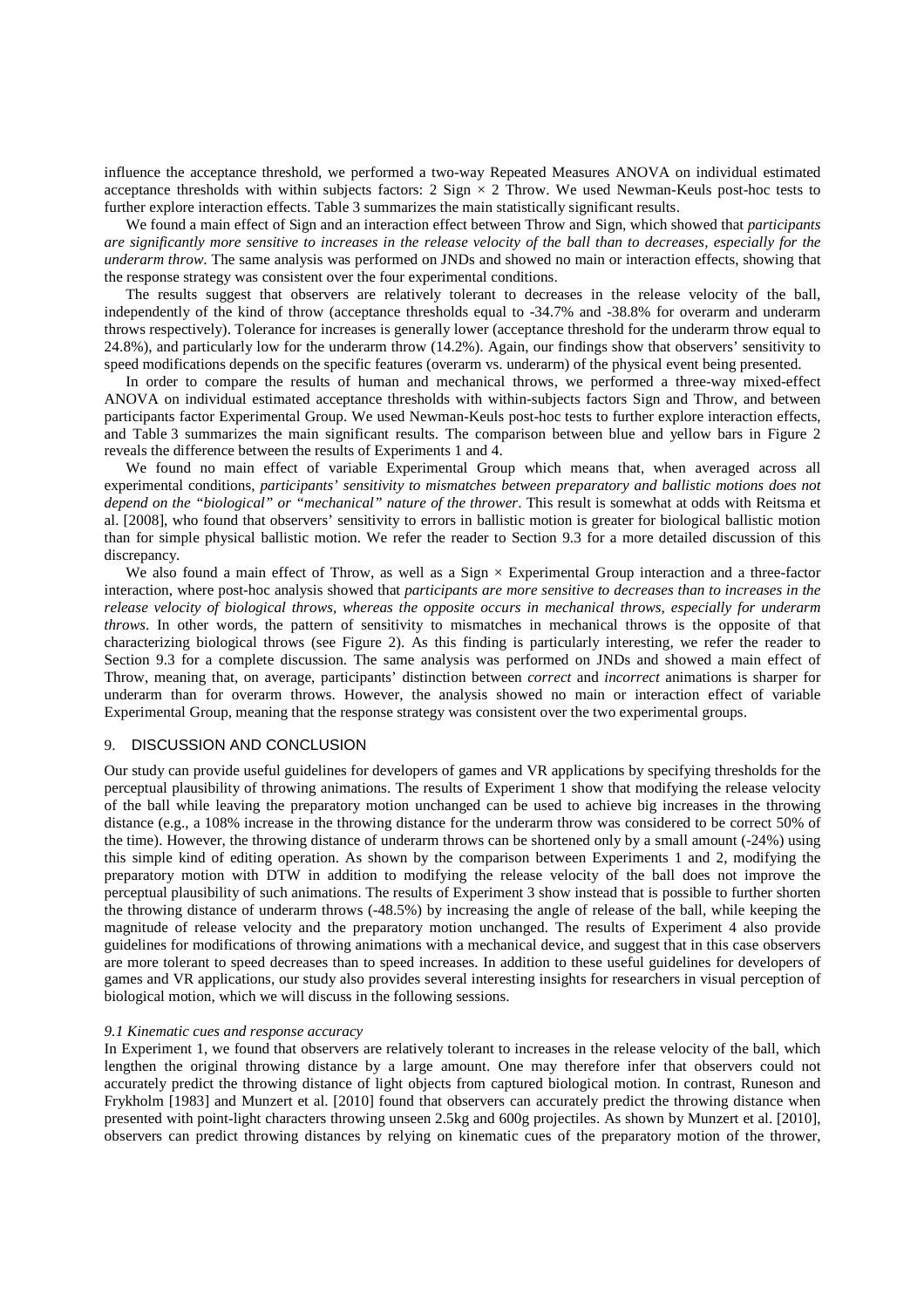which in fact are good predictors of this variable. These cues depend on the mass of the projectile, with the overall motion of the thrower's arm being a good predictor of the throwing distance in the case of a 600g projectile [Munzert et al. 2010]. However, in the case of a tennis ball weighing approximately 60g, the fine motions of the thrower's wrist and fingers may also be important cues for this variable, because they significantly contribute to the overall force exerted by the thrower on the projectile, which is not the case with relatively heavy projectiles. This implies that the kinematic cues provided by the thrower's arm are less informative when the projectile is as light as a tennis ball, and that the kinematic cues provided by the thrower's wrist and fingers might be more relevant when predicting the throwing distance.

Munzert et al. [2010] showed that when informative kinematic cues are clearly visible, as is the case with the overall motion of the thrower's arm, observers' predictions of the throwing distance are fairly accurate. However, when the kinematic cues are more difficult to perceive, as it is for the fine motions of the thrower's wrist and fingers, it seems reasonable to expect less accurate judgments. Indeed, despite the realism of the virtual human character and the favourable camera viewpoint in Experiment 1 (Figure 1), the fine motions of the thrower's wrist and fingers were barely perceivable in our stimuli. This lack of perceptual information may explain why the judgments of participants in our study are less accurate compared with those found in previous studies. This seems to be the price to pay when building large-scale virtual scenarios involving full-body virtual human characters, thereby unavoidably decreasing the visibility of anatomical details. On the positive side, this loss of perceptual information allows animators to use motion editing operations without altering the realism of full-body throwing animations.

#### *9.2 Perceiving virtual throwing animations: perceptual processes or heuristic strategies?*

According to Proffitt and Gilden [1989], when people are required to judge the realism of complex dynamic events, they tend to rely on heuristic strategies rather than on pure perceptual judgments. Heuristics are conscious or unconscious simplified strategies which allow people to respond while saving perceptual and/or cognitive resources. Heuristic strategies may be used when stimulus information is poor or ambiguous, and usually lead to less accurate responses compared to pure perceptual judgments. For instance, the lack of important kinematic cues, such as the motion of the thrower's wrist and fingers, might have led the participants in our experiments to base their judgments on memory of similar throwing actions they performed in the past (a heuristic strategy) rather than on pure perceptual information.

According to Runeson and Frykholm [1983], when observers are required to predict the throwing distance of a relatively heavy unseen projectile thrown by a point-light character, they rely on the kinematic cues provided by the preparatory motion of the character in order to make accurate predictions. In this case, observers rely on pure perceptual information rather than on heuristic strategies. However, our study differs from Runeson and Frykholm [1983] and Munzert et al. [2010] because of the use of a light projectile which, as discussed in Section 9.1, implies the loss of prominent kinematic cues. Because of the lack of important perceptual information, the participants of the first three experiments in our study (those involving a virtual human character) might have relied on heuristic strategies, such as referring to their past experience with throwing actions, rather than (or in addition to) pure perceptual processes.

Support for this hypothesis comes from the comparison between the results of Experiments 1 and 2. In each of the four experimental conditions (2 Throw  $\times$  2 Sign), the acceptance thresholds were very similar across the two experiments, i.e., the threshold seemed to be independent of the kind of motion editing operation we used (ballistic motion only vs. full throw). This result is quite unexpected, as we asked participants two different questions, i.e., evaluating the correctness of the trajectory of the ball with respect to the preparatory motion in Experiment 1, and evaluating the naturalness of the animation in Experiment 2. It is possible that participants relied on pure perceptual information in both experiments, and that their sensitivity to these two distinct editing operations was the same in the four experimental conditions by mere coincidence. However, a more plausible hypothesis is that they used the same heuristic strategy (partially overlooking the specificity of the tasks) in both cases.

Our hypothesis is that in Experiment 1 participants' judgments were not based only on the perceived mismatch between preparatory and ballistic motion, just as in Experiment 2 they were not based only on the perceived naturalness of the throwing motion of the virtual character. Instead, in both experiments participants' judgments might have been prominently influenced by the throwing distance. Thus, participants responded *correct* or *natural*  when the ball fell within a certain range of throwing distances, and *incorrect* or *modified* when it fell outside this range. In Experiments 1 and 2, throwing distance is a monotonically increasing function of release velocity; hence the same magnitude of manipulation produced the same modification of the throwing distance in the two experiments. The use of the same heuristic strategy which relied on throwing distance can thus explain the similarity between the acceptance thresholds.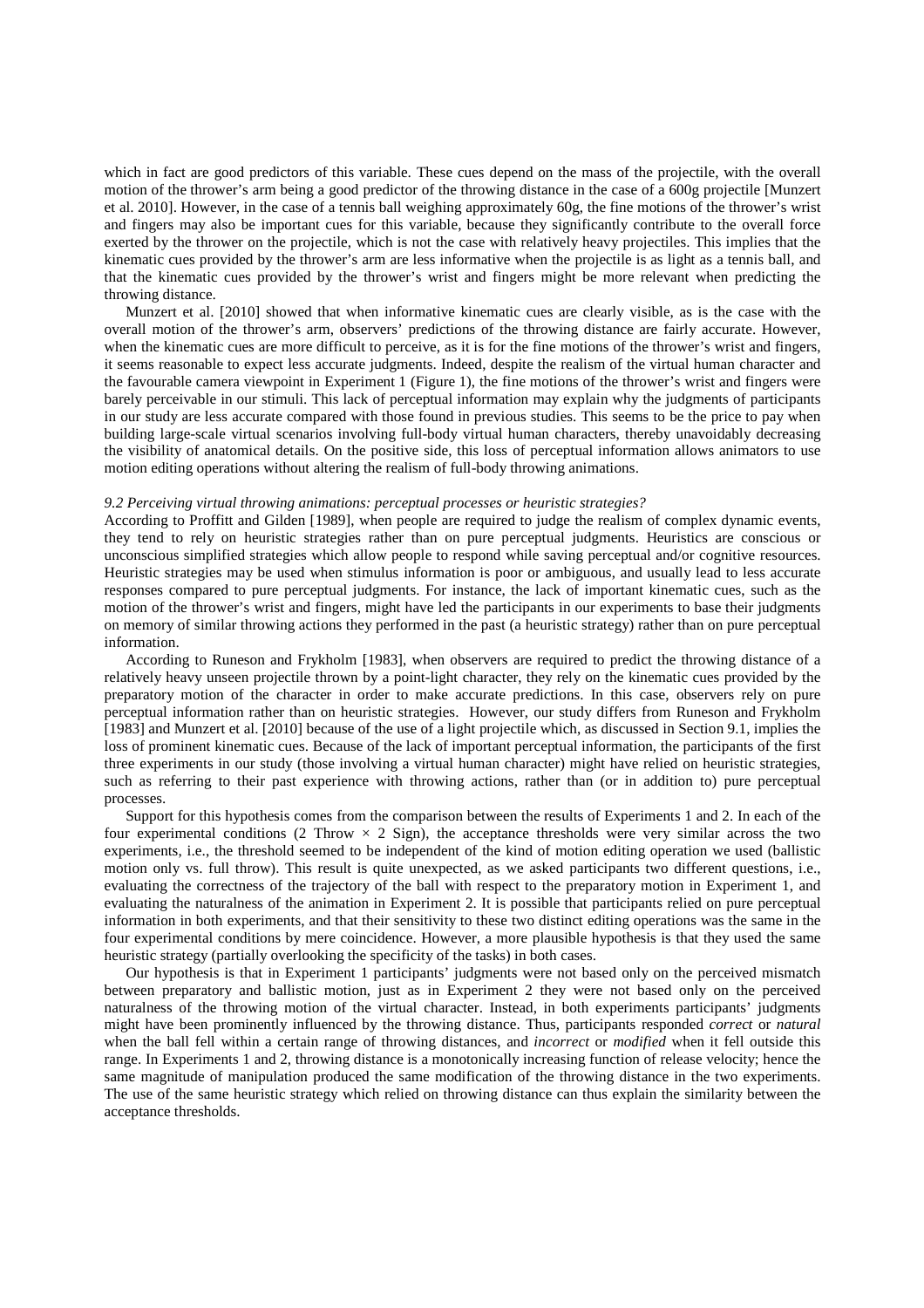If this hypothesis is correct, then the results of Experiments 1 and 2 suggest that each kind of throw is characterized by a specific range of acceptable throwing distances: for instance, the range of acceptable throwing distances for the underarm throw used in our experiments is between -24% and +108% of the original throwing distance. As shown by the results of Experiment 3, shorter throwing distances for underarm throws are accepted with larger angles of release. The latter result suggests that heuristic strategies do also take into account the angle of release: for each combination of kind of throw and magnitude of release velocity, there is a specific range of acceptable angles of release, which may explain the results of Experiment 3.

Heuristic strategies are likely to depend on participants' past experience with throwing actions. The relatively low tolerance for short throwing distances in underarm throws with a 51.1° angle of release (captured underarm throw) might depend on the difficulty that participants may have experienced when they tried to throw a tennis ball in this way. Short throws can be better carried out with overarm motions, or with underarm motions with larger angles of release. Our hypothesis is somewhat similar to that proposed by Knoblich and Flach [2001] and Munzert et al. [2010], who stated that visual perception of throwing actions depends on internal motor representations of the same actions, which are built from past motor experience.

#### *9.3 Biological and mechanical throws*

Heuristic strategies that are valid for human throws might not extend to mechanical throws. Indeed, when the virtual human character is replaced by a virtual ramp (Experiment 4) the participants are more sensitive to speed increases than to speed decreases, the opposite of what we found with the human character. Conversely, the results of Experiment 4 are in reasonable agreement with those reported by Reitsma et al. [2008], who investigated visual perception of distortions in ballistic motion. They found greater tolerance for additional deceleration than for additional acceleration, and greater tolerance for increases in the coefficient of gravity than for decreases, which may suggest the existence of a gravity overestimation bias. Note that in ballistic motion, only the vertical component of velocity is affected by the coefficient of gravity (Equation 1). In our study, the vertical component of velocity was greater for underarm than for overarm throws (Table 1). If the hypothesis of a gravity overestimation bias is correct, then participants' greater tolerance for speed decreases over speed increases should be enhanced in underarm throws, which is exactly what we found in Experiment 4 (Figure 2 and Table 3). However, the gravity overestimation bias seems to be valid only for mechanical throws; indeed for human throws we found the opposite pattern of results. This might simply indicate that the heuristic strategies for human throws are so pervasive that they overshadow the gravity overestimation bias.

An important outcome of the comparison between Experiments 1 and 4 is the similarity, in absolute value, between participants' sensitivity to speed manipulations for human and mechanical throws. This result is somewhat unexpected in light of the results reported by Reitsma et al. [2008], who showed that observers are more sensitive to manipulations of the coefficient of gravity when presented with human ballistic motion than when presented with simple physical ballistic motion. They interpreted these results as suggesting that people have greater experience with human motion than with simple physical motion, and that biological motion provides more perceptual information than simple physical motion. These are both plausible hypotheses, but our results also suggest that when fine stimulus information regarding biological motion lacks, as it was the case for wrist and fingers in our human throw experiments, observers' average sensitivity to physical distortions may be the same in human and simple physical motions.

#### *9.4 Future work*

In our experiments, all the captured biological animations were characterized by a throwing distance of 5m. To test the effect of manipulations on a wider range of throwing distances would have required an impractically large number of stimuli. For the same reason, we tested only the two most common throwing motions (overarm and underarm) from the vast set of possible throwing actions. The camera viewpoint was fixed, and set to maximize the visual information available to the participants; tolerance to modified animations might be larger with other arbitrary camera viewpoints. The mass of the ball was always the same, and set to maximize the generalizability of the results to most VR applications. However, in light of the strong influence that this variable exerts on the preparatory motion, our results are probably specific to throwing animations involving light projectiles.

While the above mentioned choices were well-justified for a first-stage experiment, future research on the perception of throwing animations will involve a wider range of throwing distances and actions, will evaluate the effect of the camera viewpoint on the perception of physical distortions, and will evaluate the effect of the mass of the projectile on acceptance thresholds.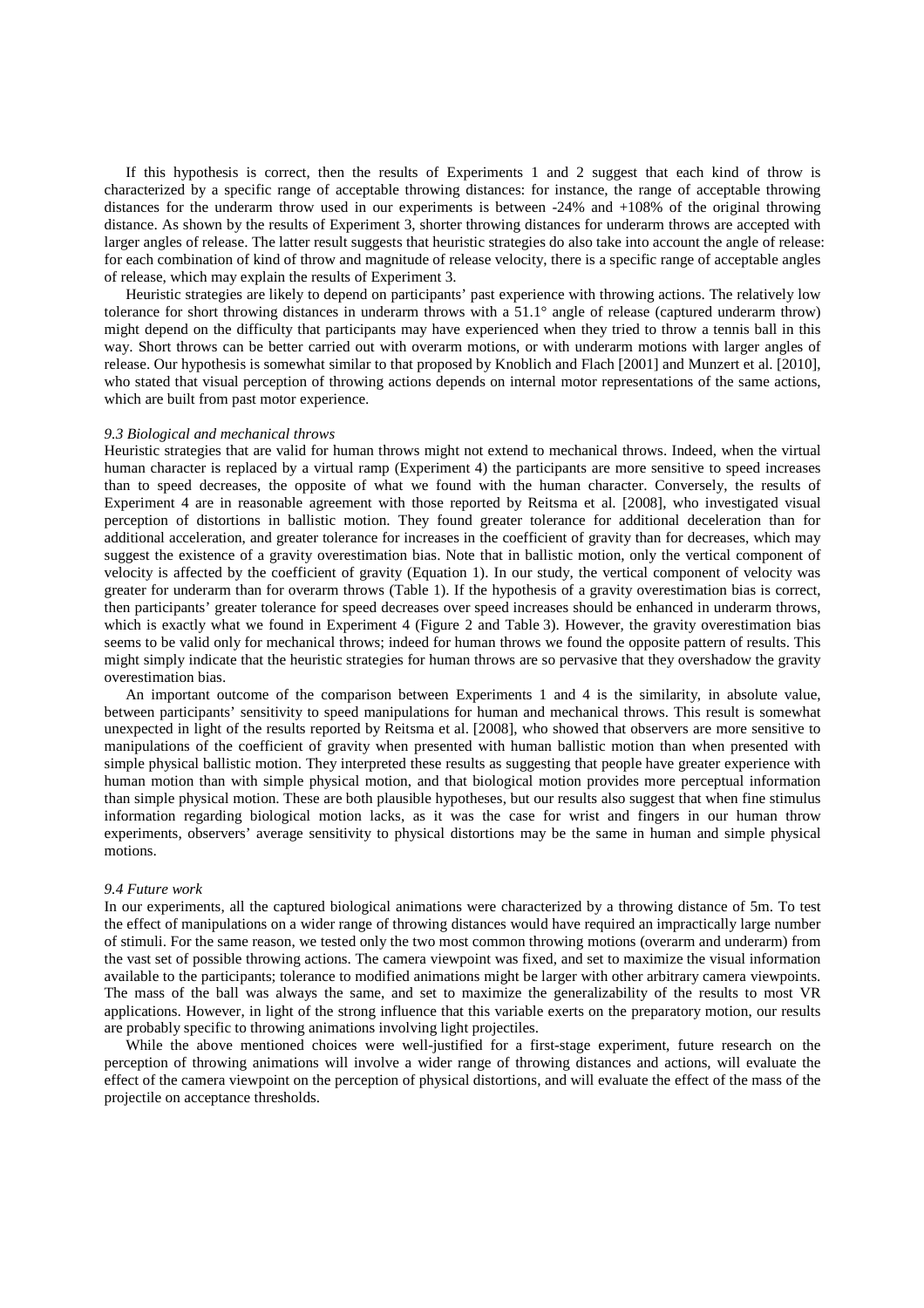**REFERENCES** 

Barzel, R., Hughes, J. F. and Wood, D. N. 1996. Plausible motion simulation for computer graphics animation. In *Proceedings of the Eurographics Workshop on Computer Animation and Simulation*, Springer-Verlag.

Bozzi, P. 1959. Analisi fenomenologica del moto pendolare armonico. *Rivista di Psicologia* 52, 4, 281–302.

Bruderlin, A. and Williams, L. 1995. Motion signal processing. Proceedings of ACM SIGGRAPH 1995, 97–104.

Chaminade, T., Hodgins, J. and Kawato, M. 2007. Anthropomorphism influences perception of computer-animated characters' actions. *Social Cognitive and Affective Neuroscience* 2, 3, 206–216.

Clement J. 1982. Students' preconceptions in introductory mechanics. *American Journal of Physics* 50, 1, 66–71.

Cornsweet, T. N. 1962. The staircase method in psychophysics. *American Journal of Psychology* 75, 3, 485–491.

Fründ, I., Haenel, N. V. and Wichmann, F. A. 2011. Inference for psychometric functions in the presence of nonstationary behavior. *Journal of Vision* 11, 6.

Gleicher, M. 1997. Motion editing with spacetime constraints. In *Proceedings of I3D 1997*, 139–ff.

Gleicher, M. 1998. Retargetting motion to new characters. In *Proceedings of SIGGRAPH 1998*, 33–42.

Gleicher, M. 2001. Motion path editing. In *Proceedings of I3D 2001*, pp. 195–202.

García-Pérez, M. A. 2001. Yes-no staircases with fixed step sizes: psychometric properties and optimal setup. *Optometry and vision science official publication of the American Academy of Optometry* 78, 1, 56–64.Guo, S. and Robergé, J. 1996. A high-level control mechanism for human locomotion based on parametric frame space interpolation. In *Proceedings of the Eurographics workshop on Computer animation and simulation '96*, pages 95–107.

Hecht, H. and Bertamini, M. 2000. Understanding projectile acceleration. *Journal of Experimental Psychology: Human Perception and Performance* 26, 2, 730–746.

Hodgins, J., O'Brien, J. and Tumblin, J. 1998. Perception of Human Motion With Different Geometric Models. *IEEE Transactions on Visualization and Computer Graphics* 4, 4, 307-316.

Hoyet, L., McDonnell, R. and O'Sullivan, C. 2012. Push it real: Perceiving causality in virtual interactions. In *ACM Transaction on Graphics (SIGGRAPH 2012)*, 31(4).

Hoyet, L., Ryall, K., McDonnell, R. and O'Sullivan, C. 2012. Sleight of hand: perception of finger motion from reduced marker sets. In *Proceedings of I3D 2012*, 79–86.

Hsu, E., da Silva, M. and Popović, J. 2007. Guided time warping for motion editing. In *Proceedings of the Symposium on Computer animation 2007*, 45-52.

Kaiser, M. K., Proffitt, D. R., Whelan, S. and Hecht, H.: Influence of animation on dynamical judgments. *Journal of Experimental Psychology: Human Perception and Performance* 18, 3, 669–689.

Knoblich, G. and Flach, R. 2001. Predicting the effects of actions: Interactions of perception and action. *Psychological Science* 12, 6, 467–472. Komura, T., Ho, E. and Lau, R. 2005. Animating reactive motion using momentum-based inverse kinematics : Motion Capture and Retrieval. In *Computer Animation and Virtual Worlds*, vol. 16, no. 3-4, pages 213–223.

Liu, C. K., Hertzmann, A. and Popović, Z. 2006. Composition of complex optimal multi-character motions. In *Proceedings of the Symposium on Computer animation 2006*, 215–222.

McCloskey, M., Caramazza, A. and Green, B. 1980. Curvilinear motion in the absence of external forces: Naïve beliefs about the motion of objects. *Science* 210, 4474, 1139–1141.

Majkowska, A. and Faloutsos, P. 2007. Flipping with physics: motion editing for acrobatics. In *Proceedings of the Symposium on Computer animation 2007*, 35–44.

Munzert, J., Hohmann, T. and Hossner, E. 2010. Discriminating throwing distances from point-light displays with masked ball flight. *European Journal of Cognitive Psychology* 22, 2, 247–264.

Nusseck, M., Lagarde, J., Bardy, B., Fleming, R. and Bülthoff, H. H. 2007. Perception and prediction of simple object interactions. In *Proceedings of APGV 2007*, 27–34.

O'Sullivan, C., Dingliana, J., Giang, T. and Kaiser, M. K. 2003. Evaluating the visual fidelity of physically based animations. In *ACM Transaction on Graphics* 22, 3, 527–536.

Park, S., Kim, T.-H., Shin, H. and Shin, S. 2004. On-line motion blending for real-time locomotion generation. In *Computer Animation and Virtual Worlds*, vol. 15, no. 3-4, pages 125–138.

Pollard, N. and Reitsma, P. 2001. Animation of human like characters: Dynamic motion filtering with a physically plausible contact model. In *Yale Workshop on Adaptive and Learning Systems*.

Proffitt, D. R., and Gilden, D. L. 1989. Understanding natural dynamics. *Journal of Experimental Psychology: Human Perception and Performance*, *15*, 384-393.

Reitsma, P. S. A., Andrews, J., Pollard, N. S. 2008. Effect of character animacy and preparatory motion on perceptual magnitude of errors in ballistic motion. *Computer Graphics Forum* 27, 2, 201–210.

Runeson, S. and Frykholm, G. 1983. Kinematic specification of dynamics as an informational basis for person-and-action perception: Expectation, gender recognition, and deceptive intention. *Journal of Experimental Psychology: General* 112, 4, 585–615.

Reitsma, P. S. A. and O'Sullivan, C. 2009. Effect of scenario on perceptual sensitivity to errors in animation. In *ACM Transaction on Applied Perception* 6, 3, 15:1–15:16.

Shin, H. J., Kovar, L. and Gleicher, M. 2003. Physical touch-up of human motions. In *Proceedings of Pacific Graphics 2003*, 194–.

Shin, H. J. and Oh, H. S. 2006. Fat graphs: constructing an interactive character with continuous controls. In *Proceedings of the Symposium on Computer animation 2006*, 291–298.

Tak, S. and Ko, H-S. 2005. A physically-based motion retargeting filter. In *ACM Transaction on Graphics*, vol. 24, no. 1, pages 98–117.

Yamane, K. and Nakamura, Y. 2003. Dynamics Filter - concept and implementation of online motion Generator for human figures. In *IEEE Transactions on Robotics and Automation*, vol. 19, no. 3, pages 421–432.

Yeh, T. Y., Reinman, G., Patel, S. J. and Faloutsos, P. 2009. Fool me twice: Exploring and exploiting error tolerance in physics-based animation. In *ACM Transaction on Graphics* 29, 1, 5:1–5:11.

Zordan, V., Majkowska, A., Chiu, B. and Fast, M. 2005. Dynamic response for motion capture animation. In *ACM Transaction on Graphics*, vol. 24, no. 3, pages 697–701.